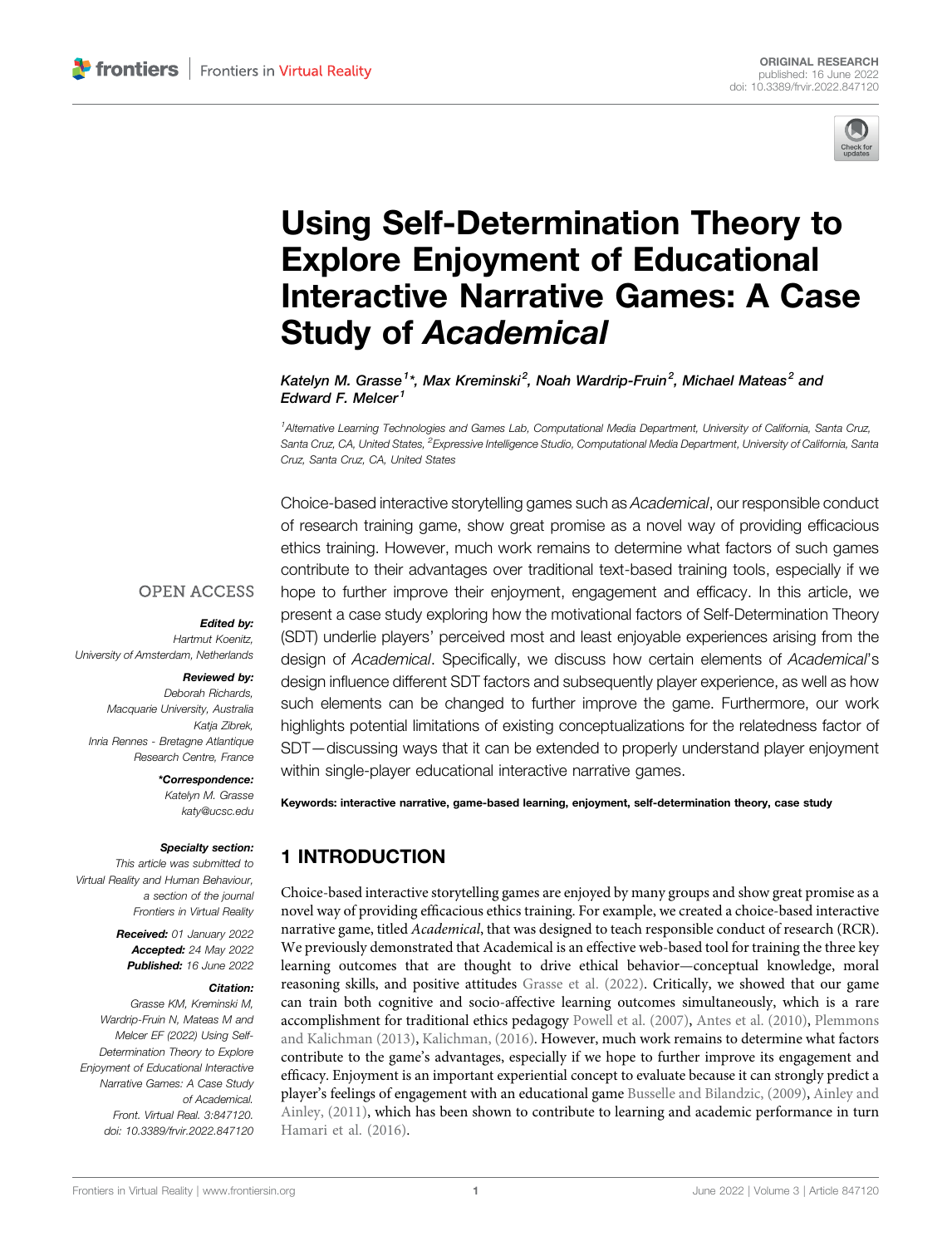In this article, we present a case study exploring how the motivational factors of Self-Determination Theory (SDT) underlie players' perceived most and least enjoyable experiences arising from the design of Academical. According to SDT, players can be intrinsically motivated to enjoy and engage with a game via three basic psychological needs: autonomy, relatedness, and/or competence (ARC). Since Ryan, Rigby and Przybylski's seminal paper describing how SDT can be used to explain the motivational pull of video games [Ryan et al. \(2006\)](#page-13-2), much research has demonstrated that each of the ARC factors can impact players' enjoyment and/or engagement of a game experience [Tamborini et al. \(2010\),](#page-13-3) [Peng et al. \(2012\)](#page-13-4), [Azadvar](#page-12-6) [and Canossa, \(2018\).](#page-12-6) However, Tyack and Mekler's recent review of SDT literature from premier game conferences (i.e., CHI and CHI Play) emphasizes that "certain core concepts (e.g., relatedness) have received little to no attention" and that "few papers engage with SDT beyond merely descriptive accounts" [Tyack and Mekler, \(2020\).](#page-13-5) Notably, our work brings to light potential limitations of existing conceptualizations for the relatedness factor of SDT—discussing ways that it can be extended to properly understand player enjoyment within single player educational interactive narrative games. Furthermore, we highlight how this new conceptualization and overall analysis approach could be beneficial to the design and evaluation of educational interactive narrative games more broadly.

# 2 BACKGROUND

# 2.1 Interactive Storytelling and Learning

Prior work has argued for interactive storytelling's power in terms of providing therapeutic benefits [Starks et al. \(2016\),](#page-13-6) [Dias et al.](#page-12-7) [\(2018\)](#page-12-7) and enabling learning experiences through educational games [Weiß and Müller, \(2008\)](#page-13-7), [Danilicheva et al. \(2009\)](#page-12-8), [Melcer](#page-13-8) [et al. \(2015\)](#page-13-8), [Nguyen et al. \(2018\),](#page-13-9) [Camingue et al. \(2020\)](#page-12-9). Specifically, narrative/storytelling is an important element that can be incorporated into educational games in order to maintain and increase students' motivation [Dickey, \(2006\)](#page-12-10), [Rowe et al.](#page-13-10) [\(2011\)](#page-13-10), [Padilla-Zea et al. \(2014\),](#page-13-11) with some suggesting that integration of a good story into an educational game will determine its success or failure [Göbel et al. \(2009\)](#page-12-11). Interactive storytelling has been incorporated into a number of educational games focusing on topics such as history [Christopoulos et al.](#page-12-12) [\(2011\)](#page-12-12), [Song et al. \(2012\),](#page-13-12) STEM [Danilicheva et al. \(2009\),](#page-12-8) [Rowe](#page-13-10) [et al. \(2011\),](#page-13-10) [Weng et al. \(2011\),](#page-13-13) [Zhang et al. \(2019\),](#page-13-14) and bullying [Aylett et al. \(2005\),](#page-12-13) [Watson et al. \(2007\)](#page-13-15). However, the majority of research on educational interactive storytelling games has focused on adaptivity [Göbel and Mehm, \(2013\),](#page-12-14) [Kickmeier-Rust et al.](#page-12-15) [\(2008\)](#page-12-15), interactivity [Song et al. \(2012\),](#page-13-12) [Zhang et al. \(2019\)](#page-13-14), emergent narrative [Aylett et al. \(2005\)](#page-12-13), player and knowledge modeling [Magerko, \(2007\)](#page-12-16), [Rowe and Lester, \(2010\),](#page-13-16) narrative planning and generation [Riedl et al. \(2008\)](#page-13-17), [Hodhod et al. \(2011\)](#page-12-17), [Wang et al. \(2016\)](#page-13-18), [Zook et al. \(2012\),](#page-13-19) and the game creation process itself [Spierling, \(2008\),](#page-13-20) [Christopoulos et al. \(2011\),](#page-12-12) [Diez](#page-12-18) [and Melcer \(2020\)](#page-12-18). As a result, there is comparatively little work evaluating the impact of an interactive storytelling approach on

learning outcomes. This is especially the case for topics such as RCR with ethically complex concepts that require a variety of perspectives, which our previous work sought to address [Grasse](#page-12-0) [et al. \(2022\)](#page-12-0).

To better understand how interactive narrative game design relates to teaching efficacy, this paper extends our previous work by using SDT to explore players' motivations for enjoying our RCR training game, Academical, as well as educational interactive narrative games more broadly. Our attempt to explicate this relationship ultimately serves to demonstrate the complexity of tensions between various intrinsic motivations (i.e., ARC factors) and educational interactive narrative game design choices that we intended to facilitate acquisition of learning outcomes. Based on the success of our prior research demonstrating the efficacy of Academical for training RCR learning outcomes [Grasse et al.](#page-12-0) [\(2022\),](#page-12-0) we posit that our insights from this work can be generalized beyond the scope of research ethics to more broadly inform the design of motivation within interactive digital narratives representing complexity.

# 2.2 Self-Determination Theory

Intrinsic motivations, such as those described by Self-Determination Theory, are thought to satisfy basic psychological needs and have been demonstrated to be potent drivers of enjoyment and engagement [Tamborini et al. \(2010\),](#page-13-3) [Peng et al. \(2012\)](#page-13-4), [Oliver et al. \(2016\).](#page-13-21) The following descriptions broadly summarize each factor's definition ([Ryan and Deci, 2017,](#page-13-22) pgs. 513–17):

- 1) Autonomy: a sense of control or volition. The very nature of virtual environments removes some real-world constraints and opens up choices that are often unavailable in everyday realities (e.g., through customization); allows players to choose activities and roles from an increasingly large menu; and provides opportunities for action.
- 2) Relatedness: a sense of social connectedness. Relatedness needs are satisfied when others recognize and support one's self and when the person feels able to connect with, feel significant with, and be helpful to others; when there is a rich and textured social world—one in which players actually have things to do together; and relatedness, being in part a function of contingent responsiveness, can be experienced toward animated virtual characters who demonstrate this attribute.
- 3) Competence: a sense of mastery or effectiveness. Feelings of competence come about when people have opportunities to apply skills and effort; when there is clarity of goals; when there is rich, multilevel, effectance-relevant, positive feedback; and when there is smoothness of the interface through which players' actions in a game are mediated.

SDT also highlights a fourth motivational construct—presence or immersion—that is distinct from the above ARC factors because it is not a source of psychological need satisfaction. Ryan and Deci summarize presence/immersion as "people's sense that they are, psychologically speaking, within the game world, as opposed to experiencing themselves as agents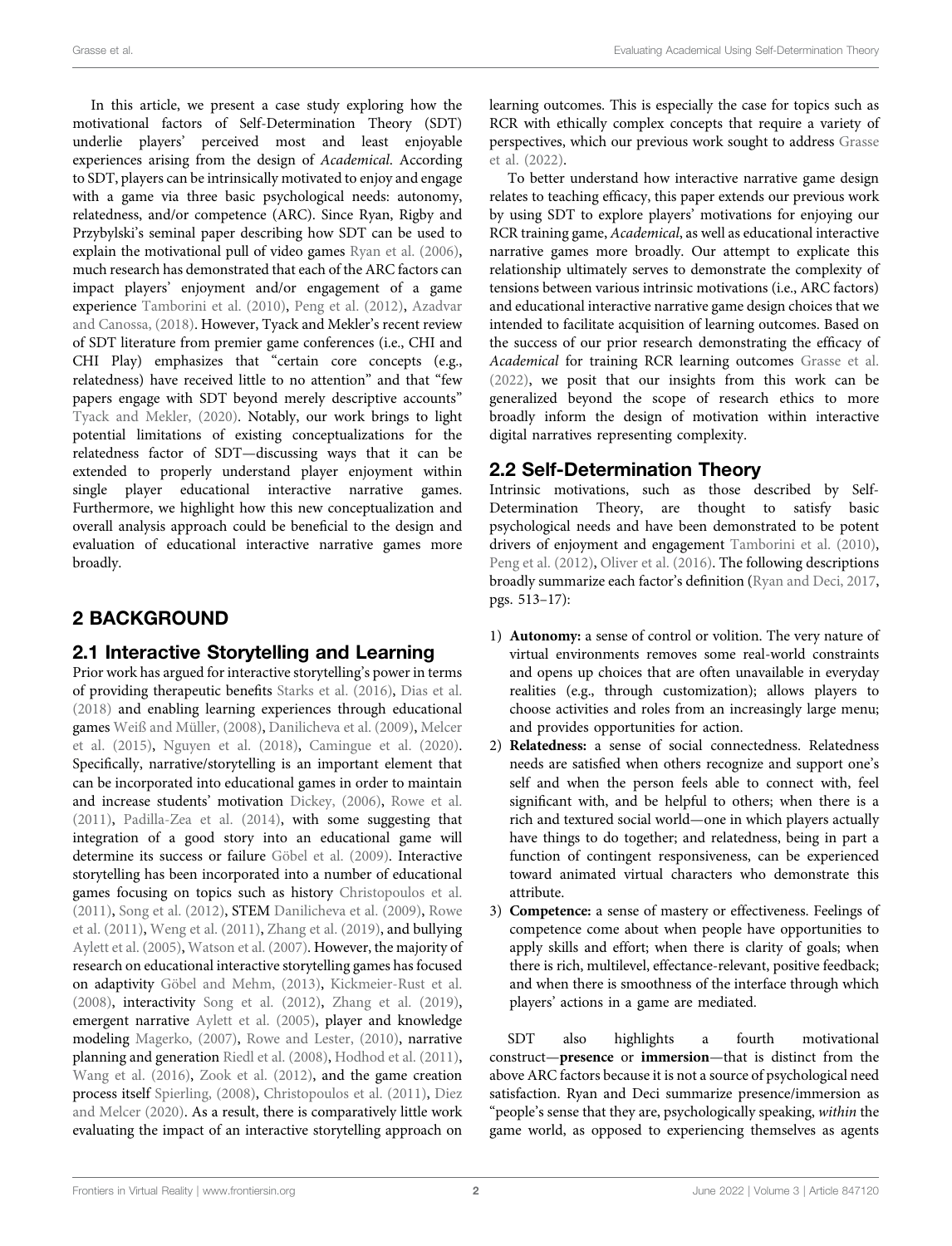outside the game, manipulating controls or characters" and clarify that "people perceive and respond to events within a medium as if the medium were not there" ([Ryan and Deci,](#page-13-22) [2017](#page-13-22), p.520). Additionally, they state that the capacity for presence/immersion involves "the flow of psychological satisfactions that keep players fluidly and fully engaged within the game world" [Ryan et al. \(2006\)](#page-13-2). Presence/immersion can certainly arise from conditions such as the realism of a story's setting and/or characters [Smith, \(1994\)](#page-13-23), [Green and Jenkins,](#page-12-19) [\(2014\)](#page-12-19), but these feelings of engagement (i.e., narrative, emotional and physical presence) can be enhanced and better predicted by "ongoing opportunities for meaningful, need-satisfying activities" [Ryan et al. \(2006\).](#page-13-2)

According to Ryan and Deci, "different types or genres of video games afford distinct profiles of the psychological needs that they can satisfy" [Ryan and Deci, \(2017\)](#page-13-22). Thus, it is firmly understood that the ARC definitions described by SDT are not relevant to every game. For instance, SDT (and its affiliated Player Experience of Need Satisfaction survey, i.e., PENS) does not officially define how relatedness can contribute to intrinsic motivations to enjoy and/or feel engaged with single-player games (e.g., interactive narratives like Academical). The authors of SDT specifically describe single-player role-playing games (RPGs) as satisfying autonomy and competence, whereas similar games with multiplayer options (e.g., massively multiplayer online RPGs, or MMORPGs) further satisfy the need for relatedness through supportive interactions with other players ([Ryan and Deci, 2017](#page-13-22), p. 518). However, the theory's designers admit (and some studies indicate) that players can experience relatedness through interactions with non-playable characters (NPCs; i.e., interactive characters that are not controlled by humans), particularly via "contingent responsiveness" [Rigby and Ryan, \(2011\),](#page-13-24) [Ryan and Deci,](#page-13-22) [\(2017\)](#page-13-22), [Dechering and Bakkes, \(2018\).](#page-12-20) For example, an NPC could foster a sense of relatedness with the player by providing them with aid in the form of an action or advice. Further bolstering this claim, the Ubisoft Perceived Experience Questionnaire (UPEQ), a similar validated game-specific survey based on SDT, amends the concepts covered by the PENS survey to explicitly include assessment of relatedness to NPCs via 3 of its 9 relatedness questions [Azadvar and Canossa,](#page-12-6) [\(2018\)](#page-12-6). Thus, it is possible for a single-player game (particularly one with a strong narrative and developed characters) to support enjoyment and/or engagement via each of the ARC factors described by SDT, including relatedness.

While the UPEQ survey is able to assess relatedness within single-player narrative game content, other game and media researchers have suggested that the definition of relatedness within this context (i.e., contingent responsiveness) can be further refined and extended [Smith, \(1994\),](#page-13-23) [Tyack and Wyeth,](#page-13-25) [\(2017\)](#page-13-25), [Adachi et al. \(2018\),](#page-12-21) [Dechering and Bakkes, \(2018\)](#page-12-20). More specifically, this body of work suggests that, under certain conditions, it is possible for players to feel relatedness with the main character of a story (playable or not) in addition to supporting characters or NPCs. Drawing from this body of work, the following section describes the relatedness criteria we included in the final version of the

rubric we used to code players' qualitative answers for the presence of ARC factors.

### 2.3 Relatedness in Single-Player Games

Relatedness in games is typically interpreted in terms of the player's relatedness to other players, particularly in a multiplayer context [Ryan and Deci, \(2017\).](#page-13-22) Here, however, we interpret relatedness primarily in terms of the player's relatedness to fictional characters in general, including both the player characters that they control and the non-player characters with whom they interact. In this regard we follow both [Tyack](#page-13-25) [and Wyeth, \(2017\)](#page-13-25), who extend relatedness to include parasocial relationships [Rubin and Perse, \(1987\)](#page-13-26), [Schramm and Hartmann,](#page-13-27) [\(2008\),](#page-13-27) [Kavli, \(2012\)](#page-12-22) with non-player characters, and [Bopp et al.](#page-12-23) [\(2019\),](#page-12-23) who address player feelings of attachment to both player and non-player characters.

The idea that spectators of fiction understand fictional characters by modeling them as other people is well-supported by the modern cognitive-narratological understanding of character ([Schneider, 2001](#page-13-28), p. 608), as is the idea that readers can therefore experience a sense of relatedness to fictional characters. [Smith, \(1994\)](#page-13-23) proposes a structure of sympathy consisting of three distinct levels of "imaginative engagement" with fictional characters: recognition, in which spectators are presented with "legible and consistent" information about characters that lead them to model these characters as internally coherent others; alignment, in which spectators are given access to a character's subjectivity to facilitate perspectivetaking; and allegiance, in which spectators are led to "root for" (or against) characters on the basis of moral evaluation. The first of these three levels is largely connected to the spectator's sense that the characters are believable, while the latter two levels increasingly address affective relationships with characters of the sorts that we usually discuss under the label of "identification". However, all three levels involve the application to fictional characters of cognitive functions (such as perspective-taking) that are normally applied to other people.

Because relatedness centers on affective relationships, we code for relatedness any player response that contains evidence of the presence (or conspicuous absence) of either of the following constructs drawn from Smith's "structure of sympathy":

- 1) Alignment: Players being given privileged access to a character's subjectivity, including their emotions and inner thoughts, and consequently taking the character's perspective to some extent.
- 2) Allegiance: Players emotionally responding to characters, either as "sympathetic or antipathetic" [Smith, \(1994\)](#page-13-23).

However, we do not code for relatedness (and instead code for presence/immersion) when only recognition is present. This is because players can recognize characters without identifying or sympathizing with them further.

3) Recognition: Players suggesting that characters are psychologically believable, that their actions seem to stem from a "legible and consistent" mental agency [Smith, \(1994\).](#page-13-23)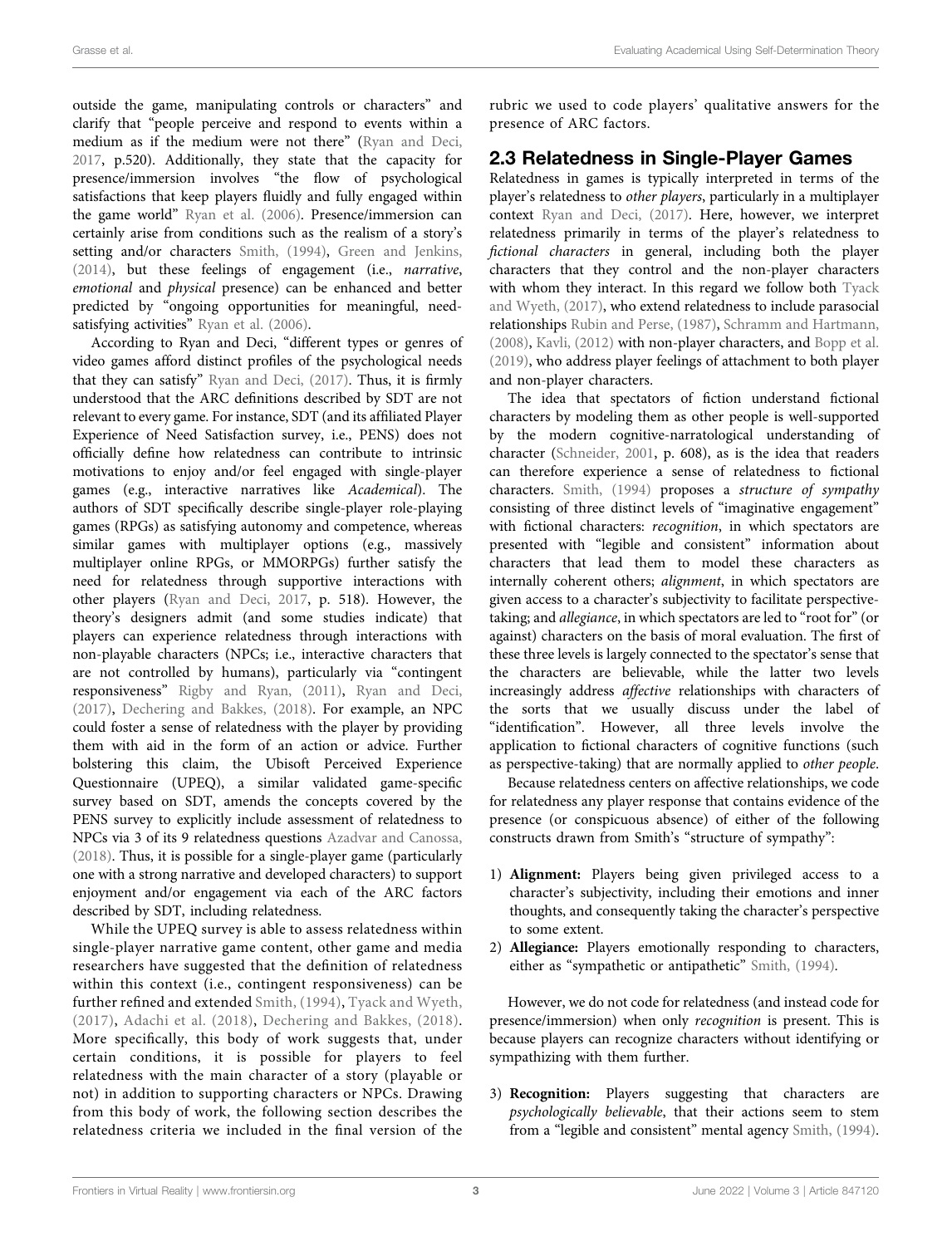

<span id="page-3-0"></span>FIGURE 1 | Two perspectives and corresponding choice points from Academical's first scenario, "The Head Start." In this story, the player can role-play as an adviser or a graduate student struggling to navigate the human subjects research approval process. The two highlighted text blocks from each scene represent the player's dialogue options for their character.

# 2.4 Academical

Academical is a choice-based interactive narrative game that provides players the opportunity to role-play as various unique characters immersed within a collection of ethical dilemmas that are common in research. The game comprises fundamental ethical topics that inform all aspects of the research process and highlights how this process can be complicated by many factors such as power dynamics and marginalized identities. Each playable scenario in Academical centers on a conversation between two stakeholders in the RCR issue at hand, one of whom is controlled by the player—in the sense that they select dialogue options for that character (see [Figure 1](#page-3-0)). By virtue of these choices, the player will ultimately reach one of several possible endings, a subset of which represent successful navigation of the situation. Upon reaching a good ending for the first character, the player then unlocks the other interlocutor and replays the scenario from that person's viewpoint. In turn, reaching a good ending for the second character in a given scenario unlocks the next scenario/RCR topic.

# 2.4.1 Prior Work

We have conducted two studies evaluating the efficacy of Academical for teaching RCR learning outcomes [Grasse et al.](#page-12-0) [\(2022\).](#page-12-0) Our first study was a randomized group comparison study  $(N = 14$  for each group) that showed that our game is equal or better than traditional web-based training materials at teaching students RCR knowledge and moral reasoning skills [Melcer](#page-12-24) [et al. \(2020a\).](#page-12-24) Notably, this experiment also revealed that the game was significantly more engaging than the web-based training materials [Melcer et al. \(2020b\)](#page-13-29). Our second experiment—a within-subjects comparison study  $(N = 60)$ —showed that the game can significantly improve attitudes about RCR for students who have never received RCR training [Grasse et al. \(2021\)](#page-12-25). This quasi-experimental correlational study also revealed that the students' post-game scores and changes in pre-post scores were significantly correlated with their engagement. Together, these studies were the first to demonstrate the promising value for using choice-based interactive narrative games to train research ethics, including both cognitive and socio-affective RCR learning outcomes. Importantly, each study also highlighted that engagement may be an important factor driving learning outcome performance.

Clearly, merely using the interactive narrative medium does not guarantee that a story will feel immersive or engaging for all (or even any) readers. For instance, the results of our second study described above indicated that some players did not feel particularly engaged with the game. Furthermore, the most engaged participants were significantly more likely to report positive attitudes compared to their least engaged peers. Considering that the aim of the game is to train RCR learning outcomes (e.g., knowledge, skills and attitudes), it is crucial to understand how the design of our interactive narrative game can impact engagement since engagement seems to contribute to learning outcome performance.

# 3 METHODS

# 3.1 Participant Recruitment

This study was approved by the Institutional Review Board at the University of California, Santa Cruz (a Tier 1 research university). All participants were recruited as a convenience sample from an undergraduate course offered through UCSC's engineering department. Two weeks before the conclusion of the course, participants were informed of the study through email and offered extra credit toward their class grade in exchange for completing all parts of the study. Participants were told that the purpose of the study was to test the efficacy of a new RCR training program.

# 3.2 Procedure

This study was conducted entirely online. Participants accessed the game and post-game survey using the same methods as prior studies on this RCR training tool [Grasse et al. \(2022\)](#page-12-0)—through their preferred web browser on their personal computers and without any supervision beyond automated data collection. Two of the nine possible scenarios were selected for students to play through (i.e., peer review and authorship). Participants were instructed to play through each character at least once in each scenario—equating a minimum of 4 total playthroughs (2 characters/playthroughs per module)—before completing the post-survey. After playing Academical, participants responded to short answer questions asking them to describe which aspects of the game they found most and least enjoyable.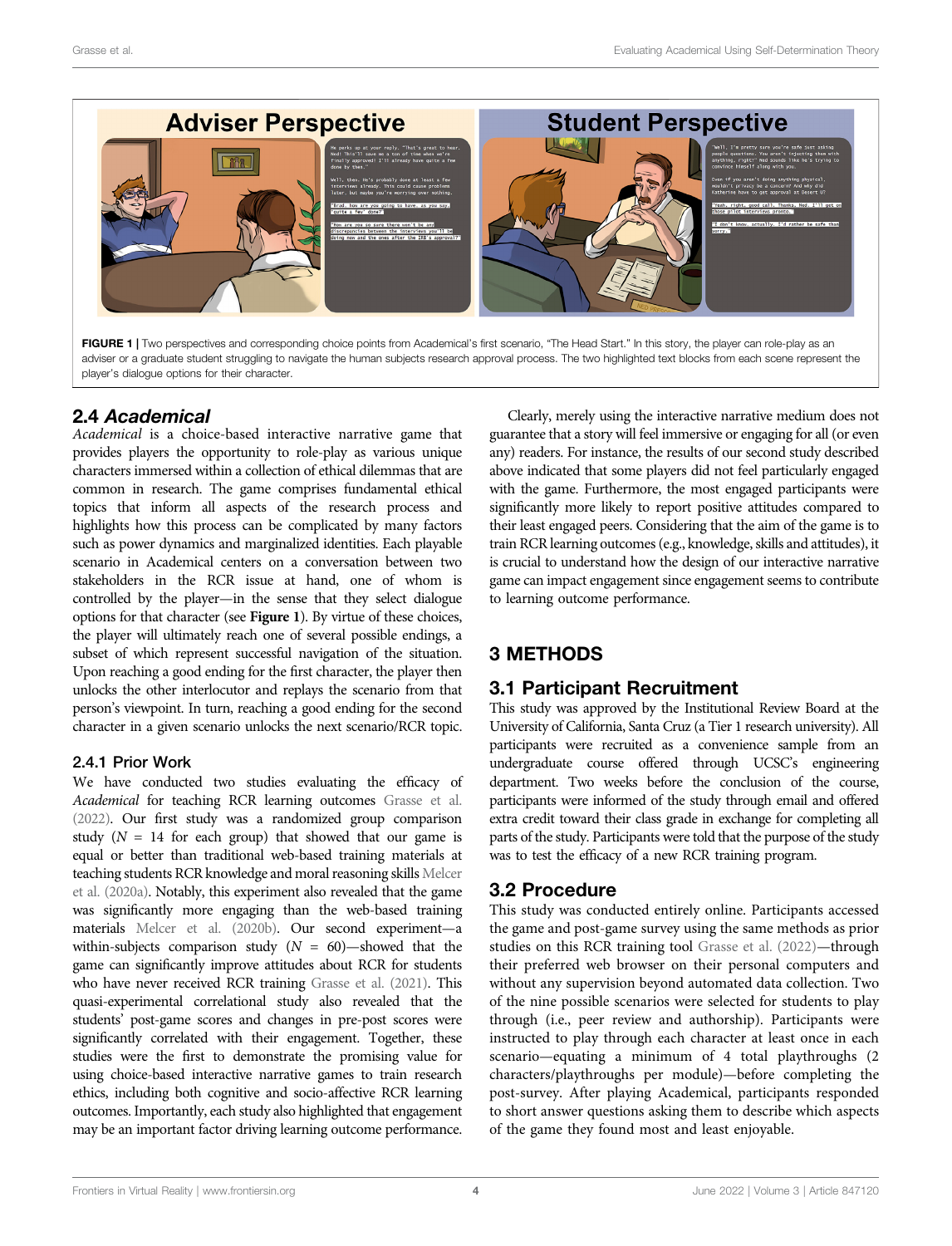<span id="page-4-0"></span>TABLE 1 | Rubric used for scoring qualitative answers (left column) and corresponding "MOST enjoy" representative responses from study participants (right).

| Autonomy                                                                                                                                | Representative response                                                                                                                                                                                                                            |
|-----------------------------------------------------------------------------------------------------------------------------------------|----------------------------------------------------------------------------------------------------------------------------------------------------------------------------------------------------------------------------------------------------|
| Foster a sense of equifinality Przybylski et al. (2010)                                                                                 | "I liked being able to play two character perspectives of the story."                                                                                                                                                                              |
| Varied opportunities for action Przybylski et al. (2010)                                                                                | "The fact that you can choose what you want to say. The impact that the decision-<br>making has can lead to different parts of the dialogue."                                                                                                      |
| Agency to perform activities in preferred playstyle (i.e., "being able to" or "getting to"<br>do something) Azadvar and Canossa, (2018) | "I liked being able to have options to choose what to say next or what could happen<br>next."                                                                                                                                                      |
| Perceiving action as meaningful Dechering and Bakkes, (2018)                                                                            | "I liked having a variety of decisions so I could choose the in game action that I was<br>most likely to actually do."                                                                                                                             |
| <b>Relatedness</b>                                                                                                                      | <b>Representative Response</b>                                                                                                                                                                                                                     |
| The act of perspective-taking                                                                                                           | "I liked being able to see a situation unfold from two different perspectives seeing how<br>each character could respond to a given prompt."                                                                                                       |
| Privileged understanding of the character's perspective Smith, (1994)                                                                   | "I really liked how developed each character was given their extra bits of background<br>text that I could click through."                                                                                                                         |
| Identification with or sympathy for (i.e., allegiance) the characters Dechering and<br>Bakkes, (2018)                                   | "I enjoyed the variety in the storylines, as well as the ability to switch between the<br>perspectives of those in power and the students. Some of the student's experiences<br>were relatable to me as a college student."                        |
| Competence                                                                                                                              | <b>Representative Response</b>                                                                                                                                                                                                                     |
| Challenges and goals to be mastered Przybylski et al. (2010)                                                                            | "I really enjoyed unlocking new scenarios and characters. I felt a sense of<br>accomplishment after getting the responsible ending. I replayed that one scenario<br>3 times trying out different dialog options in order to get that good ending." |
| Provide motivating performance feedback Przybylski et al. (2010)                                                                        | "I liked how each decision I make can lead into different endings. This made me get<br>motivated to try clicking other options to see other outcomes, to get a complete sense<br>of all the consequences."                                         |
| Opportunities to acquire new skills/abilities Ryan et al. (2006)                                                                        | "I actually did learn quite a bit about the correct ways to respond or react to situations<br>that even though I've never been in, I could see how this would be very useful."                                                                     |
| Skill-graded challenges Przybylski et al. (2010)                                                                                        | "I enjoyed that I actually had to focus to make the right choices and couldn't just skim<br>through it."                                                                                                                                           |
| <b>Presence/Immersion</b>                                                                                                               | <b>Representative Response</b>                                                                                                                                                                                                                     |
| Scenario feels relatable (Green and Jenkins (2014))                                                                                     | "It's educational and relevant, depicting real-world scenarios that are very relatable to<br>students."                                                                                                                                            |
| Scenario feels realistic Green and Jenkins (2014); Ryan et al. (2006)                                                                   | "Being immersed in what could be a very real situations."                                                                                                                                                                                          |
| Characters feel realistic Smith, (1994)                                                                                                 | "I liked the amount of detail put into the dialog between the two characters in each<br>scenario. Each choice that was available seemed like a likely reaction anyone could<br>give."                                                              |

#### 3.3 Post-game Survey 3.3.1 Short Answer Questions About Enjoyment

Participants answered two qualitative short answer questions assessing their reasons for enjoying the game. The questions were phrased in the following way:"What did you enjoy 1) MOST or 2) LEAST about your experience?" Other than the phrasing of the questions, no instruction was provided prompting participants about what to include in their answers.

#### 3.3.2 Interest in Research Career

To help gauge participants interest in the game's subject matter, we included a question asking: "How likely are you to pursue a career in research?" Possible answers ranged along a 7-point Likert scale from Very Unlikely (1) to Very Likely (7).

# 3.4 Qualitative Coding

Three of the authors independently coded all of the qualitative answers (154 total, 77 answers for each enjoyment question) to determine whether their content described feelings of autonomy, relatedness and/or competence. Participants' answers could be categorized as including more than one factor (e.g., autonomy and competence). The initial rubric used for coding was based on definitions described in SDT-based game literature [Ryan et al.](#page-13-2) [\(2006\)](#page-13-2), [Przybylski et al. \(2010\),](#page-13-30) [Dechering and Bakkes, \(2018\),](#page-12-20) [Azadvar and Canossa, \(2018\)](#page-12-6). After using this rubric, the ratings for autonomy and competence showed high agreement (percent agreement = 98.7 and 97.4%, respectively). However, there was still disagreement on what answers qualified as relatedness—particularly for responses that involved enjoyment of "perspective-taking" (a prominent feature of interactive narratives, especially Academical). Using both game- and media-based SDT literature [Smith, \(1994\)](#page-13-23), [Tyack and Wyeth,](#page-13-25) [\(2017\)](#page-13-25), [Dechering and Bakkes, \(2018\),](#page-12-20) the rubric was subsequently refined to clarify how perspective-taking could support feelings of relatedness with any of the game's characters. The coders then separately re-evaluated the responses for relatedness content, resulting in high agreement (percent agreement = 98.7%). Though presence/immersion is not categorized as an ARC factor, it is a substantial component of the PENS survey and indicated as an expression of a player being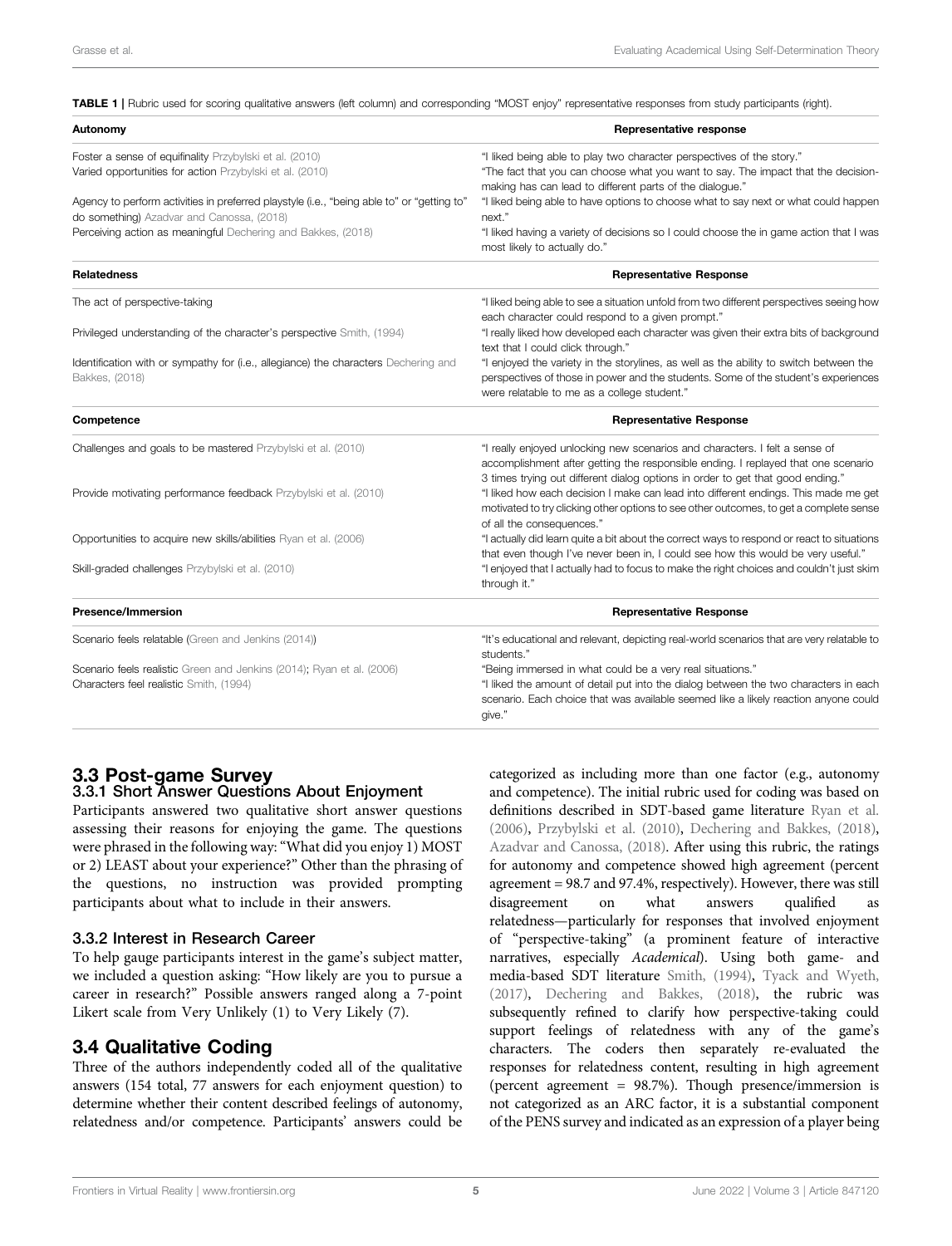<span id="page-5-0"></span>

| TABLE 2   Rubric used for scoring qualitative answers (left column) and corresponding "LEAST enjoy" representative responses from study participants (right). |                                                                                                                                                                                                         |  |
|---------------------------------------------------------------------------------------------------------------------------------------------------------------|---------------------------------------------------------------------------------------------------------------------------------------------------------------------------------------------------------|--|
| Autonomy                                                                                                                                                      | Representative response                                                                                                                                                                                 |  |
| Limited/redundant/no preferred choice in options/paths                                                                                                        | "I believe that would be playing the professor in the first scenario, you have little to no options and no way to<br>change the path the story takes save for about two dialogue choices near the end." |  |
| Limited/no agency (i.e., "having to" or "not being able to" do<br>something)                                                                                  | "Having to play the story from both angles, right after I just played it once."                                                                                                                         |  |
| <b>Relatedness</b>                                                                                                                                            | <b>Representative Response</b>                                                                                                                                                                          |  |
| Character is unrelatable                                                                                                                                      | "The way I would handle the situation would be different from what that grad student complaining about his                                                                                              |  |
|                                                                                                                                                               | adviser would have done. I did not feel like I was able to actually do it the way I would do it. I eventually                                                                                           |  |
|                                                                                                                                                               | figured out the right choices, but they did not seem like the right choices to me. In real life, I would have                                                                                           |  |
|                                                                                                                                                               | eased into things and talked calmly about the situation."                                                                                                                                               |  |
| Character is too relatable                                                                                                                                    | "The male character not getting credit for writing a chapter."                                                                                                                                          |  |
| Competence                                                                                                                                                    | <b>Representative Response</b>                                                                                                                                                                          |  |
| Poorly scaled challenges                                                                                                                                      | "Many of the dialog choices had rather predictable outcomes. I'm not sure if that is the intent or not,                                                                                                 |  |
|                                                                                                                                                               | however, in a way it serves to make the overall storyline less compelling/enjoyable to play through."                                                                                                   |  |
| Harsh or confusing performance feedback                                                                                                                       | "How confusing it was to understand the way to reach the ideal endings for the second character of each<br>chapter."                                                                                    |  |
| Unclear premise/goals/context                                                                                                                                 | "The premise of the game is not exactly obvious for someone who has never conducted this sort of<br>research and does not have experience with understanding what is considered ethical or correct."    |  |
| <b>Presence/Immersion</b>                                                                                                                                     | <b>Representative Response</b>                                                                                                                                                                          |  |
| Scenario feels unfamiliar or unrelatable                                                                                                                      | "I feel like I'm not immersed and interested with these character and choices since these stories never                                                                                                 |  |
|                                                                                                                                                               | happened to me in a way, and I feel like these stories are other people's stories that I don't really care<br>about."                                                                                   |  |
| Scenario feels too relatable                                                                                                                                  | "What I enjoyed least was thinking about these scenarios and how often they occur in everyday student<br>life."                                                                                         |  |
| Unrealistic characters                                                                                                                                        | "It was not very engaging, I felt like some of the responses were unrealistic making overall experience less                                                                                            |  |

<span id="page-5-1"></span>**TABLE 3** | Prevalence of SDT factors participants used to describe notable qualities of playing Academical.

| <b>SDT Motivational Factor</b>                | Most enjoy (%) | Least enjoy (%) | Total N (% of 154) |
|-----------------------------------------------|----------------|-----------------|--------------------|
| Autonomy                                      | 23 (30%)       | 21(27%)         | 44 (29%)           |
| Relatedness                                   | 11 (14%)       | 7(9%)           | 18 (12%)           |
| Competence                                    | 18 (23%)       | 27 (35%)        | 45 (29%)           |
| Presence/Immersion                            | 15 (19%)       | 7(9%)           | 21 (14%)           |
| Total N of responses with any factor $(\%)^a$ | 53 (69%)       | 45 (58%)        | 97 (64%)           |
|                                               |                |                 |                    |

<sup>a</sup>The percentages in the first four rows do not add up to the values in this row because some responses contained more than one SDT factor (see [Table 4](#page-6-0)).

immersive."

motivated to engage with game content. Therefore, we also report presence/immersion results (percent agreement = 100%) by showing the quantity of responses that described recognition of either the characters or setting as being familiar, real or believable [Smith, \(1994\),](#page-13-23) [Ryan et al. \(2006\);](#page-13-2) [Green and Jenkins \(2014\)](#page-12-19). Since most literature discusses need satisfaction, the "most enjoy" rubric served as the reference point for coding the "least enjoy" answers (e.g., a lack of choice was regarded as low autonomy). A summary of coding themes and representative responses can be found in [Tables 1](#page-4-0) and [2](#page-5-0). [Table 1](#page-4-0) shows the final rubric used for coding SDT-based need satisfaction (most enjoy), while [Table 2](#page-5-0) shows the final rubric used to identify SDT-based need frustration (least enjoy). Responses that received two or more coders' votes were included in the motivational factor tallies provided in [Table 3](#page-5-1), whereas responses with only one vote were excluded.

# 4 RESULTS

### 4.1 Participants

A total of 99 undergraduate students registered for this study through a participant recruitment website hosted by the university. Within this pool, 77 successfully participated by completing the study requirements. Nine of these participants reported that they had received prior RCR training. Altogether, we analyzed data from 51 males, 23 females and 3 non-binary individuals. The average participant age was  $20.7 \pm 2.2$  years  $(median = 20, range = 18-29)$ , which is a typical age for university students who are starting to engage in research and consider applying to graduate school. In response to the Likert survey question, participants on average indicated some interest in pursuing a research career (mean =  $3.74$ , SD = 1.7, range = 1-7).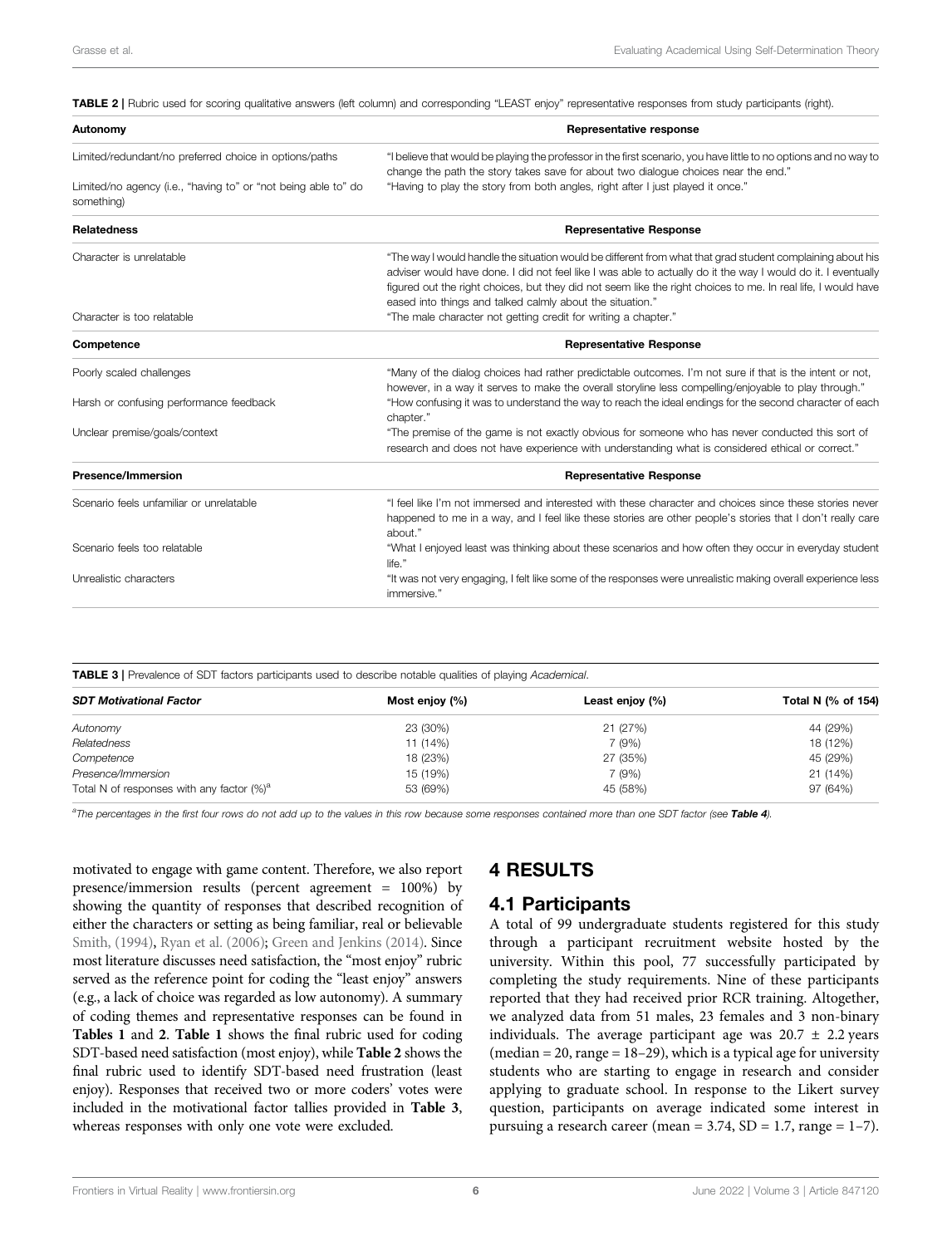| <b>SDT Motivational Factors</b>       | Representative response                                                                                                                                                                                                  |
|---------------------------------------|--------------------------------------------------------------------------------------------------------------------------------------------------------------------------------------------------------------------------|
| Autonomy and Relatedness              | "I like being able to play two character perspectives of the story."                                                                                                                                                     |
| Autonomy and Competence               | "I did enjoy the fact that there were multiple endings to both stories depending on what actions you took. Unlocking the other<br>sides of the story after each play through was nice too."                              |
| Relatedness and PI                    | "Learning about the various situations and the reality of the endings. It was also good to learn about both perspectives of the<br>story."                                                                               |
| Autonomy, Relatedness, and PI         | "I enjoyed the variety in the storylines, as well as the ability to switch between the perspectives of those in power and the<br>students. Some of the student's experiences were relatable to me as a college student." |
| Autonomy, Relatedness, and Competence | "I actually failed a lot more than I expected to, and sometimes felt like I wasn't given options that would reflect how I would<br>have responded."                                                                      |

<span id="page-6-0"></span>TABLE 4 | Examples of responses that contained more than one SDT factor (PI = presence/immersion).

Participants reported pursuing the following undergraduate degrees: Arts and Design: Games and Playable Media ( $n = 29$ ), Computer Science: Computer Game Design (16), Cognitive Science (16), Computer Science (9), Technology and Information Management (4), Psychology (2), Economics (1), Electrical Engineering (1), Film and Digital Media (1), Physics (1), Politics (1), and Sociology (1). Two participants reported that they had not yet declared a major, while seven reported pursuing two majors. Design-based (30) and engineering (30) degrees were the most common, followed by science (20) and economics/politics (2).

# 4.2 Participants' Reported Reasons for Enjoyment

In the following sections, we quantify and summarize the reasons participants gave for their most and least enjoyable aspects of the game. Notably, some participants provided multiple distinct reasons within a response, even for the same ARC factor. In [Table 3](#page-5-1), we simply tally the number of responses that contain each of the SDT motivational factors. However, the proceeding qualitative breakdown of these answers further delineates the presence of multiple distinct mentions of the same factor, which explains why the sum of these cases may exceed the total number of responses that contain that factor.

#### 4.2.1 Self-Determination Theory Factors

[Table 3](#page-5-1) shows the quantity of responses that included the following SDT motivational factors: autonomy, relatedness, competence, and presence/immersion. Since a response could be coded to include more than one factor, the bottom row of [Table 3](#page-5-1) indicates the quantity of responses that included at least one of the SDT factors. [Tables 1](#page-4-0) and [2](#page-5-0) provide representative responses for each of the SDT categories, while [Table 4](#page-6-0) shows samples of responses that included codes for more than one category. At least one of the SDT factors (including presence/immersion) was identified in  $64\%$  (N = 98) of all 154 of the responses. These factors were more prevalent in the "most enjoy" responses (69%) compared to the "least enjoy" responses (58%). Overall, these results indicate that the majority of participants chose to use SDT-based intrinsic motivations to describe both their most and least enjoyable aspects of Academical.

#### 4.2.1.1 Need Satisfaction

Autonomy was the most-cited reason that participants used to explain why they felt Academical was enjoyable to play (30% of responses). Participants were most often motivated by the game's provision of choice ( $N = 11$ ). In general, these participants stated that they enjoyed the affordance and act of making decisions on behalf of the characters. The next most common autonomy-based cause for enjoyment involved the game's capacity to facilitate various abilities and playstyles ( $N = 9$ ). For example, participants enjoyed how the game's design afforded them the ability to switch character perspectives for the same story, replay a scenario multiple times, read background information about the characters and setting, and choose to progress the story at their own pace. Thirdly, some responses involved equifinality (i.e., multiple routes to the same end,  $N = 4$ ). These responses involved enjoyment of seeing the story from both perspectives (in contrast to simply enjoying "being able to" switch perspectives) and experiencing multiple "correct" endings with varying emotions between the characters. Finally, a few participants reported enjoying the game most when they perceived their actions as meaningful  $(N = 3)$ . These participants specifically enjoyed how the decisions they made had causal impacts upon the direction of the story.

Competence was the next most prominent cause of participants' enjoyment while playing Academical (23% of responses). Participants particularly enjoyed the feeling of accomplishment they got from unlocking new characters and reaching the good story endings  $(N = 7)$ . They also enjoyed that the game gave them the opportunity to learn and practice new skills and abilities ( $N = 5$ ). This could involve practicing perspective-taking, good judgement, or decision-making skills as well as learning about how to have crucial conversations with important people (in research or in general). Some other participants enjoyed that the game provided them with an appropriate level of challenge  $(N = 5)$ . More specifically, these participants enjoyed that the game was a kind of puzzle that they had to focus on and think about for a while in order to reach the desired ending, although one participant said that they simply enjoyed being given many additional chances to progress to a good story ending. Finally, a few participants appreciated that the game provided motivating feedback ( $N = 3$ ). This was specifically because each scenario had multiple different endings that were identified as being either good or bad.

Of the three ARC factors and overall, relatedness was the least common reason participants used to describe their enjoyment of the game (14% of responses). Within this category of need satisfaction, participants overwhelmingly explicitly reported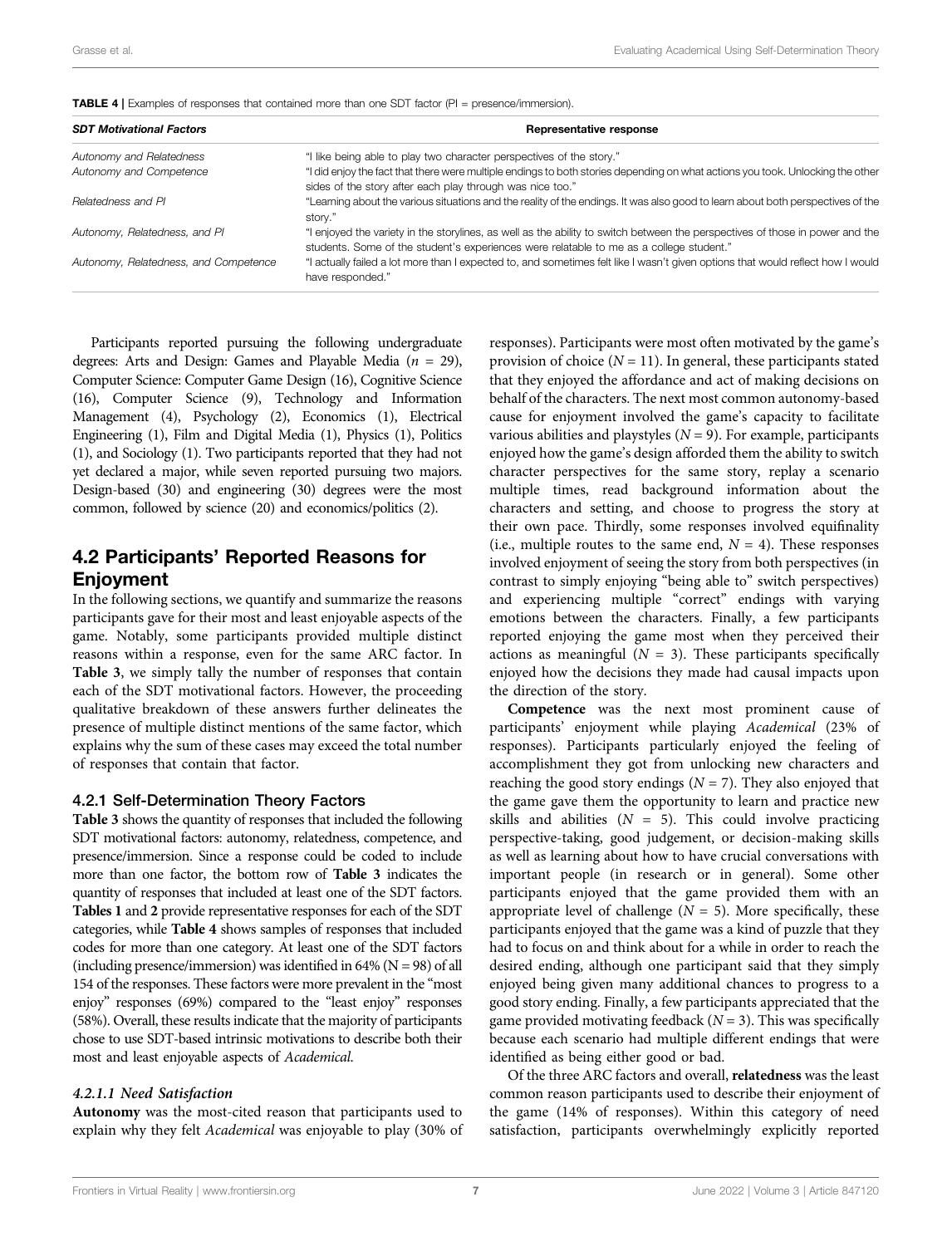enjoying the act of perspective-taking  $(N = 10)$ . Most of these participants specifically liked how they could see the story unfold from multiple different perspectives. A few participants enjoyed feeling *alignment* or *allegiance* with the characters  $(N = 3)$ . They either liked that they could know what was going on inside the characters' mind (alignment) or that the student characters provided a "relatable" perspective (allegiance).

Finally, presence/immersion was a slightly more common motivational factor for explaining participants' enjoyment than relatedness (19% of responses). Most of these participants enjoyed that the stories were immersive because they were relevant and/or relatable, either personally or conceivably to other students ( $N = 9$ ). After saying that they liked how the story was relatable, one participant clarified that it felt so because they have not received credit for some group projects (a theme of the authorship story). Many of the participants stated that they felt immersed either because of how realistic the stories felt or because they "made sense"  $(N = 7)$ . For some participants, this description coincided with their enjoyment of the relatability of the scenarios  $(N = 2)$ , which is a similar but distinct concept. Lastly, a couple of participants most enjoyed that they could *recognize* the characters as being realistic  $(N = 2)$ . They claimed that the characters seemed real either because each choice seemed like a likely reaction that anyone could give or because the characters showed varying emotions.

#### 4.2.1.2 Need Frustration

Competence was cited as the most common reason for explaining the least enjoyable aspects of the game (35% of responses). This need frustration was expressed in many forms. More than half of the participants who struggled with feelings of competence essentially described poorly scaled challenges ( $N = 16$ ). These participants didn't like how the decisions they had to make in the game felt either too easy or too hard, that the game's story or method of presentation was too difficult to understand or navigate, or that the dialogue of the two characters from the same scenario felt too redundant. Next, many participants felt like the game provided performance feedback that was either too harsh, vague or confusing  $(N = 8)$ . Some of these participants said that they felt like the consequences of their decisions didn't make sense (e.g., some expected a different outcome to happen based on their choice), while others didn't enjoy being sent back to the beginning of the story after reaching a bad ending (i.e., they would have preferred to have save points in the middle of the story). Finally, a few participants least enjoyed the game because it did not provide clear enough objectives and/or means to reach them  $(N = 4)$ . In particular, these participants felt like they were either unable to understand the game's goals, context, or ethical premise.

The next most common cause for participants' lack of enjoyment involved frustrated feelings of autonomy (27% of responses). These participants primarily had issues with the game either not facilitating preferred playstyles or requiring those that were not preferred ( $N = 13$ ). For example, these participants did not enjoy the lack of agency when "having to do things" like read background information about the characters and/or situation, reach a good ending before unlocking new characters, play the

story from the beginning for every attempt, or play both perspectives of the story. Alternatively, a number of these participants reported that they would have preferred having the ability to make decisions based on what they personally would have done (rather than being restricted to options based on the character's personality), while some others wished that they had been able to navigate around the game more easily (e.g., to go back to the main menu at any time). Similar to the need for agency, many participants would have preferred a different breadth of choice in navigating the stories than what was provided  $(N = 12)$ . Lastly, one participant reported that they least enjoyed how they felt that the game did not provide them with any "real" decision-making power (which we interpreted as a lack of "meaningful choice").

Similar to the need satisfaction results, relatedness was the least common ARC factor that participants used to explain their least enjoyable aspect of playing the game (9% of responses). Notably, no participants reported disliking the act of perspectivetaking—in contrast, perspective-taking was an overwhelmingly common relatedness reason for enjoying the game. Instead, these participants mainly had issues with feeling an inappropriate amount of *alignment* ( $N = 8$ ) or *allegiance* ( $N = 1$ ) with a character. We found that participants had issues aligning with characters because they did not like or were not able to understand the characters' dialogue options. More specifically, a failure of alignment happened when participants said that they would have preferred to have choices that aligned with their own personal logic rather than that of the character's personality. Interestingly, the one participant who felt frustrated via their allegiance with a character did so because they felt overly sympathetic with that character's unfair struggle (i.e., to receive authorship credit).

Finally, participants were also least likely to use presence/ immersion to explain their least enjoyable aspect of the game (9%) of responses). The majority of these participants took issue with the game's relatability ( $N = 6$ ). Most of these participants did not like how the scenario content felt unfamiliar or unrelatable. Conversely, a couple of these participants did not enjoy the game content because it was too relatable (e.g., one participant did not like thinking about how common these issues are in real life). Just one participant described that they did not recognize the characters as believable  $(N = 1)$ . Specifically, they stated that some of the responses seemed unrealistic.

#### 4.2.2 Other Factors

The following sections summarize any non-SDT factors that participants used to describe their reasons for enjoying the game. Some of these factors were sourced from responses that also included descriptions of SDT factors.

#### 4.2.2.1 Most Enjoy

A total of 25 participants (32%) described reasons for enjoying the game that did not involve SDT-based motivational factors. The most common reason these participants enjoyed the game was because they liked the art that accompanied the story text  $(N = 10)$ . Some participants also stated that they liked the writing and story, either because of its quality, depth or setting  $(N = 4)$ . A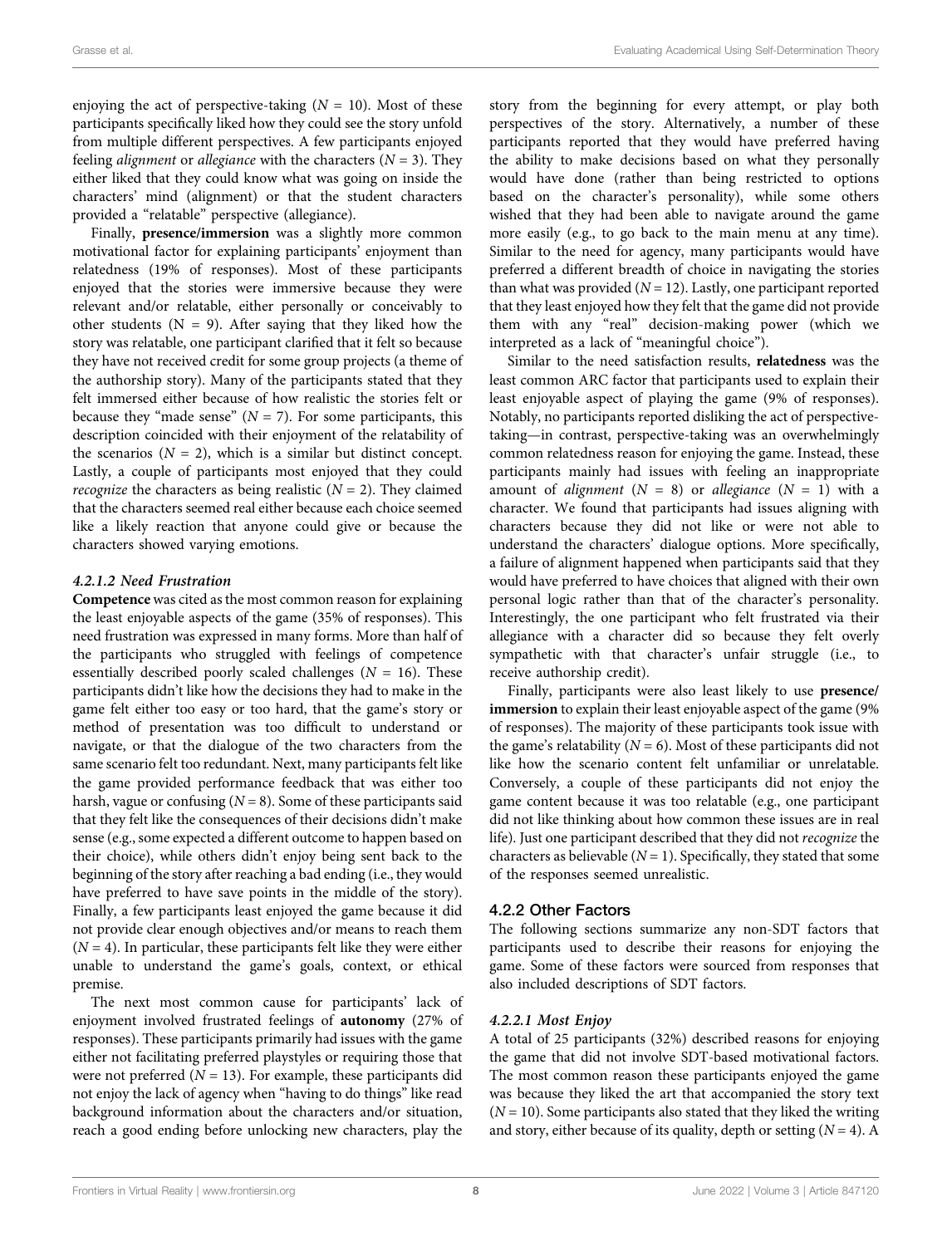couple of participants ( $N = 2$ ) specifically liked the novelty of the game's content (i.e., its setting or characters). A handful of participants' explanations for enjoying the game  $(N = 7)$  were not able to be categorized with any of the above reasons (including the SDT factors) because the coders found the phrasing of the responses to be too vague (e.g., one participant simply liked "the end").

#### 4.2.2.2 Least Enjoy

About a third of the participants ( $N = 26, 34\%$ ) described various non-SDT factors to explain their least enjoyable aspects of the game. Half of these participants simply did not enjoy how much reading was required to play the game  $(N = 13)$ . Some other participants did not enjoy various aspects of the writing or story  $(N = 5)$ . These participants either thought that the story was boring or just stated that they did not like the setting. Others did not like game's visuals  $(N = 4)$ . Some did not like the quality or style of the art (e.g., one wished for a presentation style more like a comic book), while others found the visual format of the game to be jarring (e.g., they did not like the text color or the way the game transitioned between scenes). A couple of participants wished that there had been some form of audio  $(N = 2)$ . Again, some participants provided reasons that were too vague to categorize  $(N = 3)$ .

### 5 DISCUSSION

In this paper, we presented a case study aimed at qualitatively examining the primary reasons why a group of 77 undergraduates found our choice-based interactive narrative game, Academical, to provide an enjoyable play experience. This type of analysis was valuable for a few reasons. First, although validated surveys like the PENS or UPEQ are useful for assessing intrinsic motivations to enjoy or engage with a game, these types of quantitative evaluation are not able to represent players' experience in fine detail. Though substantially more time and effort was required to analyze our results, we believe that they are especially beneficial for informing specific improvements to future iterations of the game's design. Additionally, not only were we able to assess the extent to which participants' intrinsic needs were satisfied, our qualitative results provided us with just as much information about what aspects of the game frustrated these needs. Tyack and Mekler explicitly recognize the value of this analysis in their recent review when they observed that "fewer studies have investigated experiences of need frustration" [Tyack and Mekler, \(2020\)](#page-13-5). Next, our results showed that about 2 in 3 participants felt that SDT-based intrinsic motivations accounted for their most salient causes of enjoyment. The other third of responses instead involved various commentary about the game's aesthetic design. These results provided a sense of scale for the salience of intrinsic need satisfaction for player enjoyment, showing that SDT-based factors were about twice as important compared to any other factors combined (e.g., less functional aspects of our game's design). This further validates the relative value of SDT and the use of its quantitative assessment tools for explaining the motivational pull of video games. Finally, the results from this study are valuable because there are relatively few studies that qualitatively explore the relevance and utility of SDT in

games research—most SDT-based games research does not "engage with SDT beyond merely descriptive accounts" [Tyack and Mekler,](#page-13-5) [\(2020\)](#page-13-5).

#### 5.1 Design Considerations for Academical 5.1.1 Autonomy

Autonomy was one of the most prominent factors that contributed to both need satisfaction and frustration (about a third of the responses for each). Participants especially enjoyed that the game's design provided them with a series of choices that allowed them to control the characters and drive the course of the story  $(N = 11)$ . However, a comparable number of participants reported that they least enjoyed the game when it did not give them adequate control over the story  $(N = 12)$ . Choice is a central design feature of interactive narrative games. For Academical, allowing the reader to control how the characters navigate through the story is the only educationally-relevant interactive component of the game—without it, the experience would become a passive reading exercise much like most traditional learning materials. Thus, it was not surprising that most people perceived the provision of choice to be such a salient component of their play experience. Only one participant reported that they felt like they were given too much choice. As a result, we predict that giving players a greater range of dialogue options would likely improve their enjoyment of the game.

The other major experiential factor participants most enjoyed was that the game afforded them certain abilities or playstyles  $(N = 9)$ —giving them the perception that they were "able/allowed" to do" certain things in the game (e.g., perspective-taking). Conversely, participants especially disliked when they felt like the game's design either forced them to play a certain way or did not allow them to play in a way that they would have preferred  $(N = 13)$ . This was the second most common single factor that negatively impacted participants' enjoyment of the game. The specific reasons that participants provided varied widely, so it is not immediately clear which design feature is the most crucial to address. Furthermore, some of the issues players cited are core features of the game that are key to the ethics learning process (e.g., playing through a scenario from both perspectives). However, we feel it is more reasonable to address some of the other design concerns, such as the fact that the game does not provide save states in the middle of the stories. As discussed in the next section, this particular change may help improve players' enjoyment of the game for multiple reasons.

#### 5.1.2 Competence

Competence was another feeling that was critical for participants to enjoy playing Academical (about a third of all the responses), but it was noticeably more likely to frustrate participants' enjoyment (35%) than to satisfy it (23%). One common reason that participants said they enjoyed the game was because reaching milestones gave them a sense of accomplishment ( $N = 7$ ). Additionally, it was encouraging to see that the game was successful at making the act of learning and practicing new skills particularly enjoyable  $(N = 5)$ . However, many participants claimed issues with the game's perceived difficulty ( $N = 16$ ), which was the most common reason of all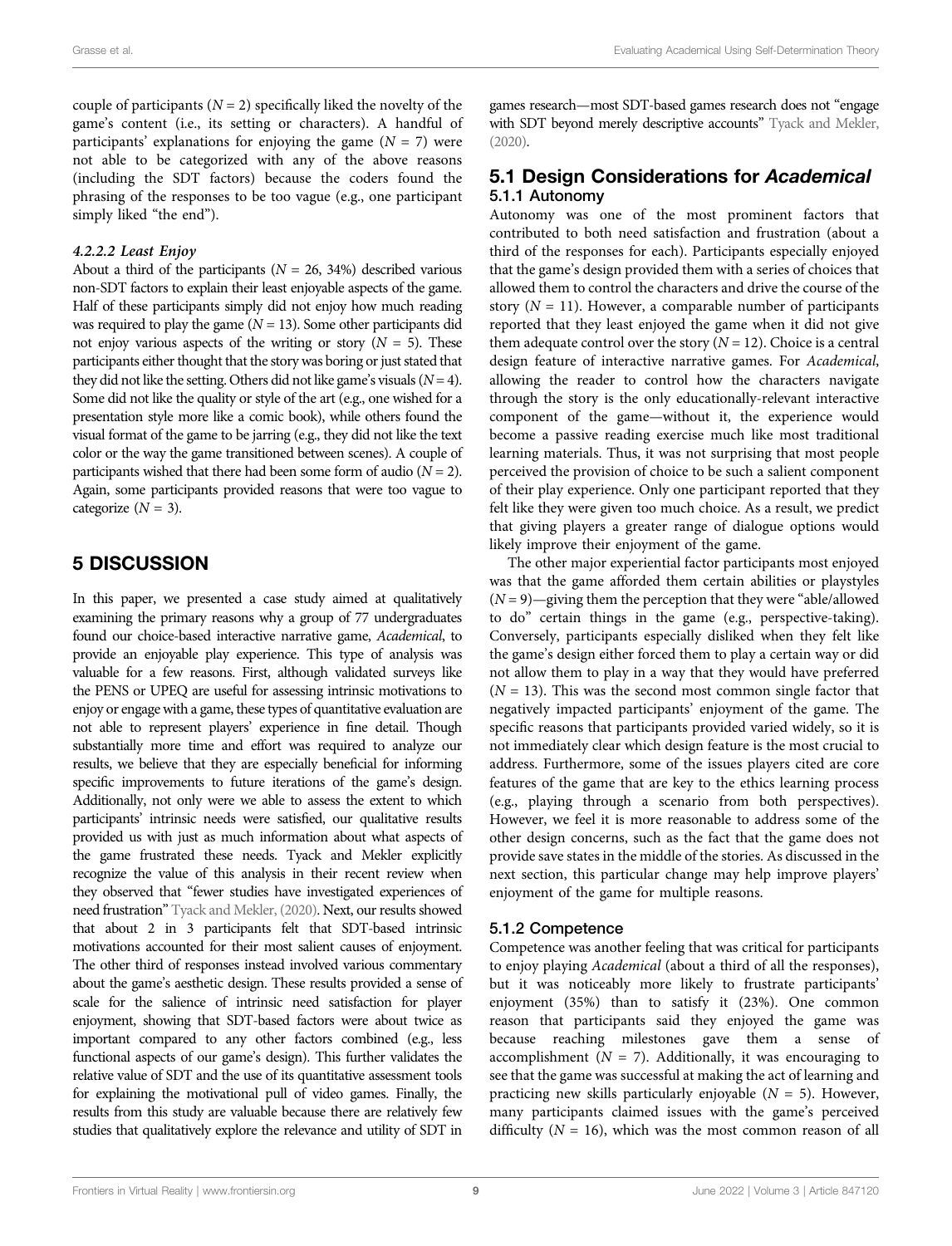that players gave to explain their lack of enjoyment. This result is understandable considering that the participants were undergraduate students, the vast majority of which had never undergone RCR training (88%). As a result, our game gave most of the participants an in-depth introduction to research settings, professional roles and ethical dilemmas for the very first time. Though the stories and objectives in the game could have been made clearer to some participants, others stated various reasons for why the game seemed too easy or predictable. For instance, the requirement to play each scenario from both perspectives was clearly associated with the perception that the game's content was too easy or redundant. However, we addressed in the previous section how we believe that this feature is valuable (theoretically in the development of moral reasoning skills). Further work is required to clarify how the game can be improved to properly challenge players with a range of ethical experience and skill.

We also found that many participants did not enjoy the game when they perceived that the feedback they received about their choices was either hard to comprehend or inappropriately scaled  $(N = 8)$ . Though we want to address the fact that some participants had trouble understanding the game's story-based feedback, the data we received is not detailed enough to be able to clarify why this was the case. We hypothesize, for example, that participants may have struggled with the feedback because they did not understand the ethicality of a decision, but it could have also been because the characters' dialogue options were too vague to allow meaningful predictions about the downstream effects of a choice. Considering that understanding the game's feedback is crucial to facilitating its learning goals, future playtesting studies should focus on acquiring more information about how to make these parts of the stories less confusing. Lastly, many participants agreed that they especially did not enjoy having to replay the stories from the very beginning every time. This feature of the game was perceived as too large a "punishment" for failure. As an example, one participant said, "It was really defeating to get a bad ending and being sent back to the beginning instead of just looping to a separate point or having a save state." Considering that this was also commonly perceived as an impediment to participants' autonomy, we believe that implementing a back button or save state feature in future iterations of the game would likely considerably improve enjoyment of the game—as is successfully employed in other genres such as platformers [Cuerdo and Melcer \(2020\)](#page-12-26), [Melcer and Cuerdo, \(2020\)](#page-12-27), [Cuerdo et al. \(2021\)](#page-12-28). However, care should be taken in this implementation since it has been shown in other game-based learning contexts that players are more likely to think carefully about how to solve a problem when there are greater consequences for failure (e.g., the amount of time required to make more attempts) [Mann et al. \(2009\),](#page-12-29) [Melcer and Isbister](#page-13-31) [\(2018\)](#page-13-31), [Villareale et al. \(2020\)](#page-13-32).

#### 5.1.3 Relatedness

In the context of our single-player interactive narrative game, relatedness occurred when the player engaged in perspectivetaking or when they felt some form of alignment or allegiance with a character. Relatedness was considerably less common of a factor (12%) than autonomy or competence (29% each), which emphasizes the relatively greater impact that the latter two factors have on enjoyment of interactive narrative games. Alternatively, this result may be due to the fact that autonomy and competence had a greater breadth of coding definitions compared to relatedness. Descriptions of relatedness more often contributed to enjoyment (14%) compared to lack of enjoyment (9%). Nearly all of the relatedness-based enjoyment was because participants enjoyed taking the perspective of the characters  $(N = 10)$ . Interestingly, no participants stated that they did not enjoy the act of perspectivetaking. Although a couple mentioned that they did not like having to play the same story from both perspectives, many explicitly enjoyed the opportunity (which is a relatively rare feature of interactive narrative games). Importantly, the act of perspective-taking ended up being one of the single most prominent experiential factors driving players' enjoyment of the game—comparable to the game's provision of choice (autonomy) or its perceived difficulty (competence). The emphasis on perspective-taking is another core facet of the game's design, which may explain why so many participants found it to be so salient. However, what is clear from our results is that the game was very successful at making the act of perspective-taking enjoyable, at least for those participants who felt it an important enough part of the experience to mention in their responses. Therefore, we conclude that emphasizing the act of perspective-taking in an educational interactive narrative game is not only pedagogically relevant, but it can also be a major factor driving enjoyment of the learning experience.

The stories in Academical always involve a conversation between two characters with different levels of professional power (e.g., a student and an advisor). Amongst all the responses, participants were overwhelmingly more likely to describe their relationship to any of the characters in terms of *alignment* ( $N = 10$ ) rather than allegiance ( $N = 2$ ). It was rare for participants to mention either of these concepts with respect to their most enjoyable aspect of the game. In contrast, we interpreted that most participants' relatedness frustrations involved not feeling aligned with their character. More specifically, participants mainly wished that they had access to dialogue options that aligned better with their own preferred type of response. While the reasons for this based specifically on our game's design are unclear, interactive narrative research suggests that readers most often make decisions based on what they would actually do (rather than based on what the character would do), and that doing so exclusively fosters greater feelings of identification, perceived reality and attitude change [Green and Jenkins, \(2014\).](#page-12-19) Furthermore, players are thought to experience relatedness—and thus"thrive" and experience well-being—when video games support the expression of their "true self" [Przybylski et al. \(2010\),](#page-13-30) [Tyack and](#page-13-25) [Wyeth \(2017\),](#page-13-25) [Tyack and Mekler \(2020\).](#page-13-5) Academical was designed to help the player practice seeing situations from multiple perspectives, and each character's unique personal struggles were purposefully constructed to amplify the reality that not all dilemmas are capable of being perfectly resolved. Importantly, there is a practical limit to both the number of choices that can be handauthored into a branching storyline and the amount of time students can invest in a given activity, and so each of many possible endings were also purposefully selected to provide the player with the most valuable ethically-relevant learning opportunities. While we recognize the benefits of making the characters' behaviors more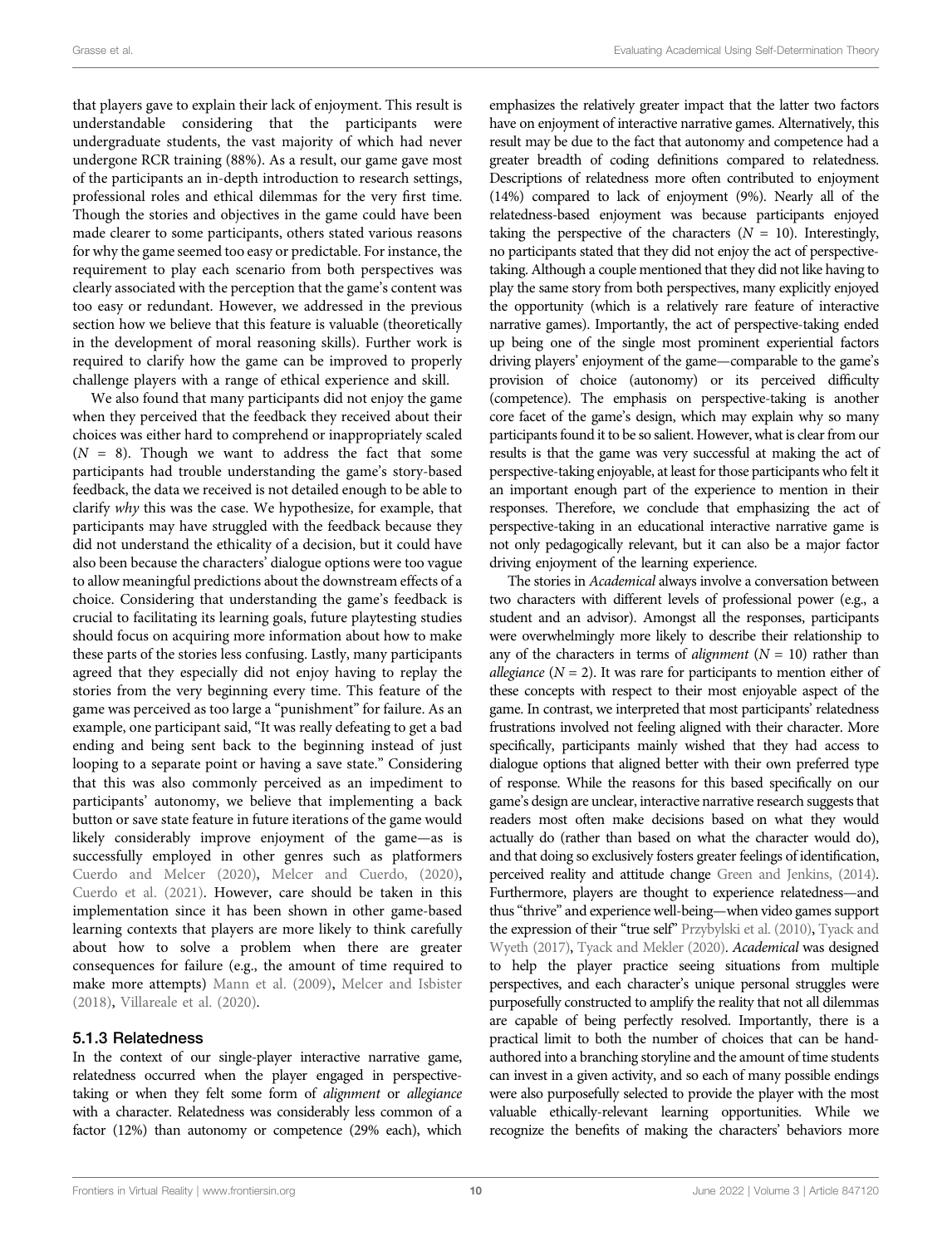relatable to the player to stimulate need satisfaction, we predict that redesigning the characters to be less defined has the potential to disrupt the intended learning process in a variety of ways. More research is required to understand the educational consequences of these design-based trade-offs.

#### 5.1.4 Presence/Immersion

Presence/immersion was described in half as many responses compared to autonomy and competence. Participants were much more likely to cite presence/immersion factors to explain what they most enjoyed about the game (19%) compared to what they least enjoyed (9%). The majority of these participants most enjoyed that the game's stories felt relatable, relevant and/or realistic  $(N = 14)$ . Conversely, just a handful of other participants did not enjoy how the stories did not feel familiar or relatable  $(N = 4)$ . Interestingly, two participants did not like that the game was too relatable  $(N = 2)$ . We would expect a lack of relatability to the game's content to negatively impact presence/immersion and thus learning [Green, \(2021\).](#page-12-30) This could also apply to those who feel overly connected to the material because interacting with it may "hit too close to home" and therefore feel too threatening to properly facilitate learning [Green and Jenkins,](#page-12-19) [\(2014\).](#page-12-19) However, our results indicate that most people enjoyed being able to relate to the game because it provided a safe learning environment for practicing skills and behaviors that would be useful in the future. This result is encouraging considering that the game is expected to be used mainly for training students. However, since the game is also intended to train more senior research personnel, we remain curious to know how immersive the game feels for readers of all ages.

#### 5.1.5 Non-Self-Determination Theory Factors

A number of aesthetic game design features stood out as worthy of discussion. First, the game's art was appreciated by a notable number of participants ( $N = 10$ ). Only a couple of participants found the art to be the least enjoyable part of the game  $(N = 2)$ . Visual resources can help stimulate immersion and reduce cognitive load [Angeli and](#page-12-31) [Valanides, \(2004\).](#page-12-31) Therefore, we conclude that the provision of art throughout the game was a valuable investment. Next, a comparable number of participants either did ( $N = 4$ ) or did not ( $N = 5$ ) enjoy various aesthetic qualities of the writing and/or story. These opinions did not appear nearly as influential to participants' enjoyment compared to many other factors. Thus, our impression is that the quality or style of the writing is adequate for satisfying most readers, and the most valuable improvements to the story should instead involve, for instance, increasing the variety of dialogue choices or adjusting the presentation of the characters to make them more universally relatable. Lastly, the second most common reason of all that participants used to explain their least enjoyable part of playing the game was simply that it required too much reading  $(N = 13)$ . While the act of reading is an expected part of the learning process, it is possible that these participants did not feel that the mental investment matched the educational value of the experience. We are hopeful that the inclusion of save states would alleviate this burden. Additionally, reducing the depth of character descriptions to make them easier to identify with could also help decrease the amount of time players need to spend reading.

# 5.2 Experiencing Relatedness Through Role-Play

This paper has aimed to extend existing conceptualizations for the relatedness factor of SDT so that it can be better understood and applied within the context of single player educational interactive narrative games. Relatedness traditionally requires a minimum of a dyadic relationship characterized by "contingent responsiveness" that allows a person to psychologically thrive, experience well-being, and support the expression of their "true self." Indeed, [Ryan et al. \(2006\)](#page-13-2) explicitly posit that "immersion players desire to ... engage in roleplay and 'be part of the story'," which implies that role-play is more closely associated with presence/immersion than relatedness. According to [Tyack and Wyeth, \(2017\),](#page-13-25) "it remains improbable that relatedness needs can be fully satisfied without any form of direct human contact." However, various studies (theirs included) have suggested that relatedness can at least be partially satisfied within the context of media and story/character-based games [Smith, \(1994\),](#page-13-23) [Oliver et al. \(2016\),](#page-13-21) [Tyack and Wyeth \(2017\)](#page-13-25), [Dechering and Bakkes,](#page-12-20) [\(2018\)](#page-12-20), [Adachi et al. \(2018\)](#page-12-21). This can occur, for instance, when a person forms a parasocial relationship with a celebrity or movie character or when they form a more interactive supportive relationship with an artificial character in a game.

Role-play is an activity common to games that explicitly engages a person's capacity to experience the world from another's perspective as well as to experience alignment and allegiance with fictional characters. Many people feel very motivated to engage in these kinds of activities and feelings because it is enjoyable (e.g., reading choose your own adventure books). Ultimately, we determined that previous research supported the idea that: People enjoy role-playing and connecting with fictional characters because it is intrinsically motivating (i.e., via relatedness). This theory indicates that the act of role-playing and/or connecting with fictional characters is able to satisfy the psychological need to support genuine self-expression and feelings of well-being. [Green and Jenkins, \(2014\)](#page-12-19) explain that roleplay, specifically within the context of interactive narratives, induces identification with a character. They further state that "narrative can affect self-perceptions, ... temporarily broaden the reader's perspective, ... and expand the self or allow people to explore new possible selves." The authors then emphasize that the act of perspective-taking "may translate into motivation for real-world behavior change.<sup>"1</sup> Interactive narratives are typically designed to support self-expression through the provision of choice on behalf of one or more characters (though our analysis indicates that Academical could be improved in this respect). Additionally, it is possible for educational interactive narratives to encourage feelings of

<sup>&</sup>lt;sup>1</sup>Another body of research has shown that VR experiences that manipulate embodiment by spatially swapping perspectives can also be effective for promoting moral judgement and ethical decision making [\(Seinfeld et al. \(2018\)](#page-13-33); [Herrera et al. \(2018\);](#page-12-32) [Stavroulia and Lanitis \(2019\)](#page-13-34)). This type of experience is technologically more complex and currently not as accessible as playing an interactive narrative game, suggesting that it is less convenient as a means for mass education. Nonetheless, it emphasizes the value of perspective-taking for driving behavior change and may even be more effective than interactive narratives at facilitating presence/immersion [\(Herrera et al. \(2018\)](#page-12-32)). Our current methodology may be useful for evaluating how these two learning environments relate to each other in terms of enjoyment and efficacy.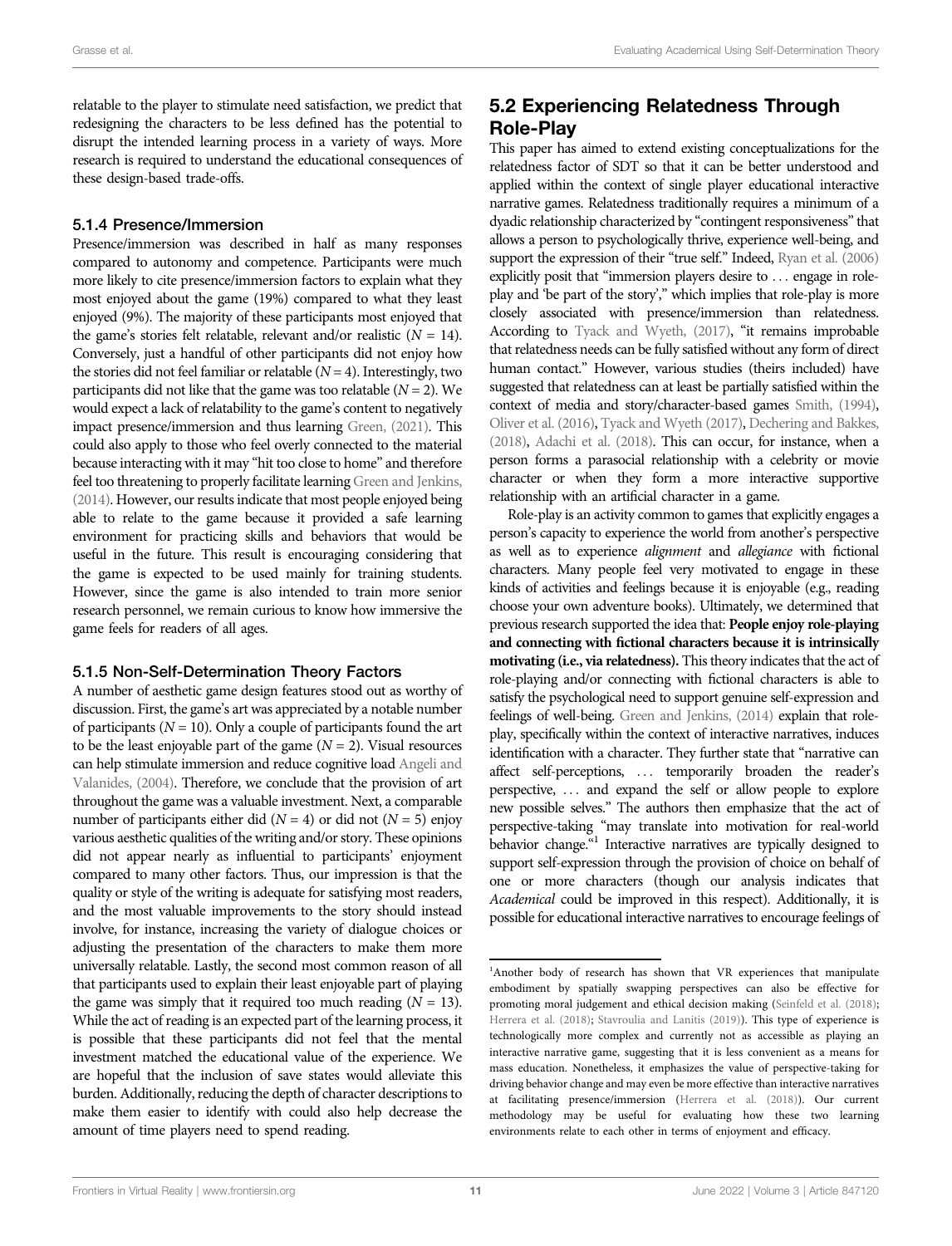well-being through attitude and behavioral change. Indeed, we previously found that our game is capable of significantly improving attitudes about RCR training [Grasse et al. \(2021\)](#page-12-25), though we do not know if these changes in attitude were associated with the exploration of possible selves or increased feelings of well-being. Our current research evaluating the reasons why players felt that playing Academical was enjoyable provides some support to the theory that role-play induces feelings of relatedness. Of the 77 participants in our case study, many made a point to explain that they especially liked the perspective-taking (i.e., role-playing) experience that the game provided. That this experiential aspect was such a prominent explanation for the game's enjoyment, combined with the fact that the majority of the other responses involved other intrinsic motivations, suggests that the role-playing nature of the game may have contributed to SDT-based need satisfaction. However, more research is required to confirm this hypothesis.

#### 5.3 Study Limitations and Future Work

This case study had a variety of limitations, especially in its ability to confirm the relationship between role-play and relatedness. This issue could have been addressed by asking the participants to complete a validated SDT-based survey such as the PENS or UPEQ. Furthermore, though our analysis is based on rubrics informed by popular psychological theory (i.e., SDT), other literature suggests that our assessment of presence/immersion may be oversimplified [McMahon, \(2003\),](#page-12-33) [Mestre et al. \(2006\),](#page-13-35) [Roth and Koenitz \(2016\)](#page-13-36). Moving forward, future studies will account for the differences and relationship between presence and immersion using more nuanced assessment tools, such as the Game Experience Questionnaire (GEQ) [Johnson et al. \(2018\)](#page-12-34) <sup>2</sup> or Roth's measurement toolbox for evaluating the user experience of interactive digital narratives [Roth, \(2016\)](#page-13-37). Next, we recognize that the participant pool (i.e., undergraduates pursuing mainly design and engineering degrees) is not an ideal target population for this study. For example, the number of negative responses that mentioned feeling unrelatable to the content of the stories could be lower for graduate students and/or undergraduates intent on pursuing a career in science. Additionally, the results we discussed were most relevant in the assessment of our game and therefore may not hold true for other narrative-based games. In particular, educational interactive narrative games are by design more relatable than those for entertainment, and so some of our observations may only be applicable for the former sub-genre. Finally, our data collection methods were designed to only capture information about what made the game most or least enjoyable. Therefore, we were not able to report the prevalence or subjective importance of every SDT-based factor for each participant.

While this study constitutes a valuable starting point, in future studies we want to dive more deeply into determining explanations for why players perceive some game design features to assist enjoyment and engagement more than others (e.g., by conducting semi-structured interviews rather than online surveys). We can use these results to better predict how much impact certain changes will have on improving the quality of the game experience for a wide

player audience. Ultimately, an interesting line of research would involve manipulating features of the game that we expect would directly impact specific need satisfactions [Tamborini et al. \(2010\),](#page-13-3) [Peng et al. \(2012\)](#page-13-4). In this way, we would be able to confirm whether the act of role-playing supports intrinsic need satisfaction via relatedness.

# 6 CONCLUSION

Using the lens of Self-Determination Theory, this case study extensively elaborated design considerations for our choice-based interactive narrative game, Academical. Our results bolster the importance of satisfying intrinsic motivations for making educational interactive narrative games in general enjoyable to play. Overall, we found that the most salient aspects of our game's design involved the need for autonomy and competence, and that these motivations were about twice as prevalent as relatedness and presence/immersion. Furthermore, all SDT-based factors combined were about twice as prevalent as non-SDT factors (e.g., game design aesthetics). Additionally, we evaluated the relevance of role-play for satisfying the need for relatedness. We concluded that our results provided some support for the idea that the act of role-playing and connecting with fictional characters is intrinsically motivating to players, but that further work is required to confirm this theory.

# DATA AVAILABILITY STATEMENT

The raw data supporting the conclusions of this article will be made available by the authors, without undue reservation.

# ETHICS STATEMENT

The studies involving human participants were reviewed and approved by Institutional Review Board of UCSC. The patients/ participants provided their written informed consent to participate in this study.

# AUTHOR CONTRIBUTIONS

KG designed and conducted the experiment, coded the qualitative data and authored the manuscript. MK coded the qualitative data and contributed to the manuscript. NW-F oversaw the development of the Academical game. MM provided contributions to the theories discussed in the manuscript. EM funded the experiment, coded the qualitative data and contributed to the manuscript.

# ACKNOWLEDGMENTS

The authors would like to thank Jim Moore and the UCSC Division of Graduate Studies for sponsoring the development and evaluation of Academical. We would also like to thank the

<sup>&</sup>lt;sup>2</sup>Though see ([Law et al. \(2018\)\)](#page-12-35) for concerns regarding use of this particular assessment tool.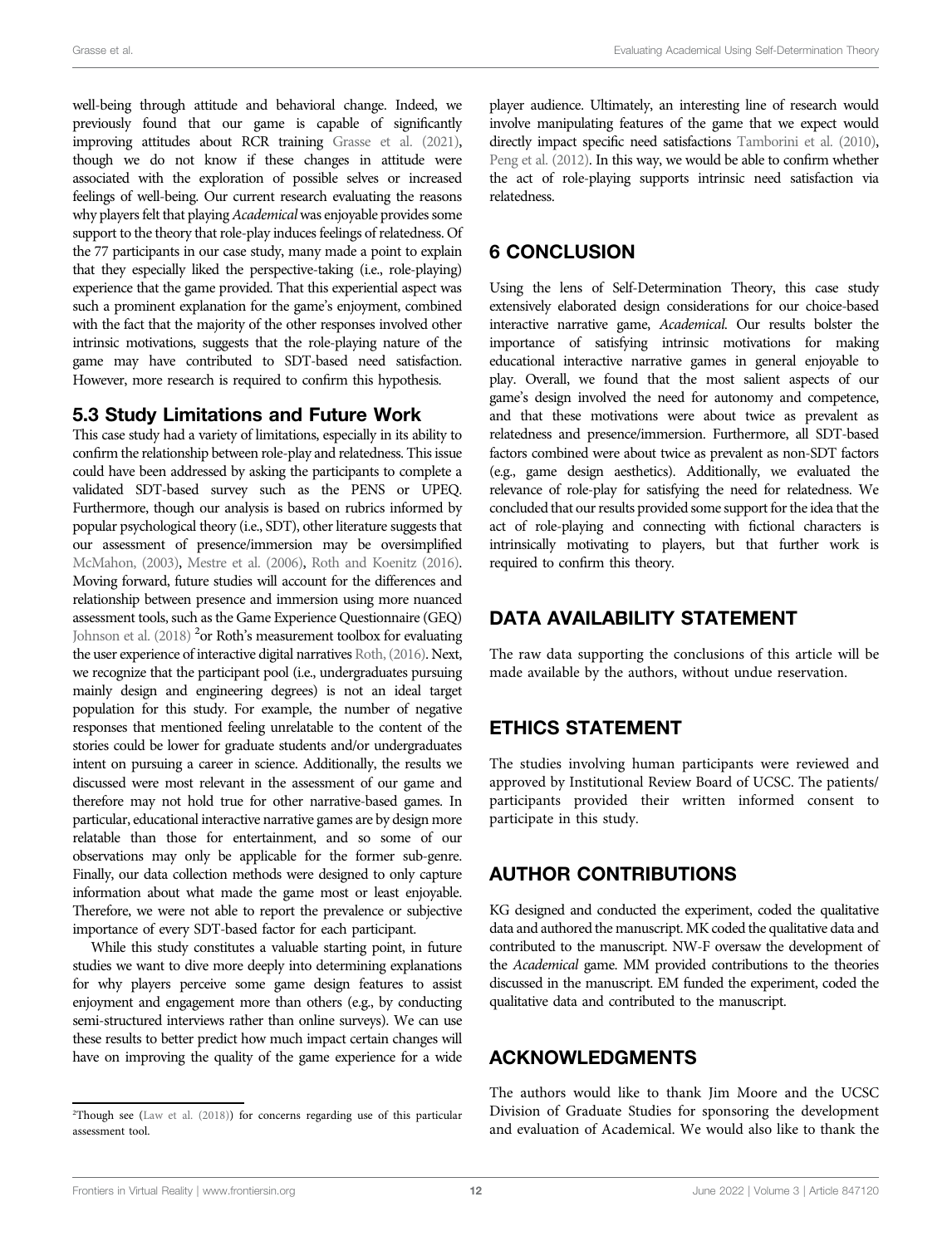many UCSC graduate and undergraduate students that assisted with various aspects of the game's development—particularly

# **REFERENCES**

- <span id="page-12-21"></span>Adachi, P. J. C., Ryan, R. M., Frye, J., McClurg, D., and Rigby, C. S. (2018). "I Can't Wait for the Next Episode!" Investigating the Motivational Pull of Television Dramas through the Lens of Self-Determination Theory. Motivation Sci. 4, 78–94. doi:[10.1037/mot0000063](https://doi.org/10.1037/mot0000063)
- <span id="page-12-4"></span>Ainley, M., and Ainley, J. (2011). Student Engagement with Science in Early Adolescence: The Contribution of Enjoyment to Students' Continuing Interest in Learning about Science. Contemp. Educ. Psychol. 36, 4–12. doi[:10.1016/j.](https://doi.org/10.1016/j.cedpsych.2010.08.001) [cedpsych.2010.08.001](https://doi.org/10.1016/j.cedpsych.2010.08.001)
- <span id="page-12-31"></span>Angeli, C., and Valanides, N. (2004). Examining the Effects of Text-Only and Text-And-Visual Instructional Materials on the Achievement of Field-dependent and Field-independent Learners during Problem-Solving with Modeling Software. Educ. Technol. Res. Dev. 52, 23–36. doi[:10.1007/bf02504715](https://doi.org/10.1007/bf02504715)
- <span id="page-12-1"></span>Antes, A. L., Wang, X., Mumford, M. D., Brown, R. P., Connelly, S., and Devenport, L. D. (2010). Evaluating the Effects that Existing Instruction on Responsible Conduct of Research Has on Ethical Decision Making. Acad. Med. 85, 519–526. doi:[10.1097/acm.0b013e3181cd1cc5](https://doi.org/10.1097/acm.0b013e3181cd1cc5)
- <span id="page-12-13"></span>Aylett, R. S., Louchart, S., Dias, J., Paiva, A., and Vala, M. (2005). "FearNot! - an Experiment in Emergent Narrative," in International Workshop on Intelligent Virtual Agents (Springer), 305–316. doi:[10.1007/11550617\\_26](https://doi.org/10.1007/11550617_26)
- <span id="page-12-6"></span>Azadvar, A., and Canossa, A. (2018)."UPEQ: Ubisoft Perceived Experience Qquestionnaire: A Self-Determination Evaluation Tool for Video Games," in Proceedings of the 13th International Conference on the Foundations of Digital Games.
- <span id="page-12-23"></span>Bopp, J. A., Müller, L. J., Aeschbach, L. F., Opwis, K., and Mekler, E. D. (2019). "Exploring Emotional Attachment to Game Characters," in Proceedings of the Annual Symposium on Computer-Human Interaction in Play, 313–324. doi[:10.](https://doi.org/10.1145/3311350.3347169) [1145/3311350.3347169](https://doi.org/10.1145/3311350.3347169)
- <span id="page-12-3"></span>Busselle, R., and Bilandzic, H. (2009). Measuring Narrative Engagement. Media Psychol. 12, 321–347. doi[:10.1080/15213260903287259](https://doi.org/10.1080/15213260903287259)
- <span id="page-12-9"></span>Camingue, J., Melcer, E. F., and Carstensdottir, E. (2020). "A (Visual) Novel Route to Learning: A Taxonomy of Teaching Strategies in Visual Novels," in International Conference on the Foundations of Digital Games. FDG '20. doi:[10.1145/3402942.3403004](https://doi.org/10.1145/3402942.3403004)
- <span id="page-12-12"></span>Christopoulos, D., Mavridis, P., Andreadis, A., and Karigiannis, J. N. (2011). "Using Virtual Environments to Tell the Story: "The Battle of Thermopylae"," in 2011 Third International Conference on Games and Virtual Worlds for Serious Applications (IEEE), 84–91. doi:[10.1109/vs](https://doi.org/10.1109/vs-games.2011.18)[games.2011.18](https://doi.org/10.1109/vs-games.2011.18)
- <span id="page-12-28"></span>Cuerdo, M. A. M., Mahajan, A., and Melcer, E. F. (2021). "Die-r Consequences: Player Experience and the Design of Failure through Respawning Mechanics," in 2021 IEEE Conference on Games (CoG) (IEEE), 01–08. doi:[10.1109/](https://doi.org/10.1109/cog52621.2021.9618894) [cog52621.2021.9618894](https://doi.org/10.1109/cog52621.2021.9618894)
- <span id="page-12-26"></span>Cuerdo, M. A. M., and Melcer, E. F. (2020). "I'll Be Back": A Taxonomy of Death and Rebirth in Platformer Video Games," in Extended Abstracts of the 2020 CHI Conference on Human Factors in Computing Systems, 1–13. doi:[10.1145/](https://doi.org/10.1145/3334480.3382863) [3334480.3382863](https://doi.org/10.1145/3334480.3382863)
- <span id="page-12-8"></span>Danilicheva, P., Klimenko, S., Baturin, Y., and Serebrov, A. (2009). "Education in Virtual Worlds: Virtual Storytelling," in 2009 International Conference on CyberWorlds (IEEE). doi:[10.1109/cw.2009.57](https://doi.org/10.1109/cw.2009.57)
- <span id="page-12-20"></span>Dechering, A., and Bakkes, S. (2018). "Moral Engagement in Interactive Narrative Games: an Exploratory Study on Ethical Agency in the Walking Dead and Life Is Strange," in Proceedings of the 13th International Conference on the Foundations of Digital Games, 1–10.
- <span id="page-12-7"></span>Dias, L. P. S., Barbosa, J. L. V., and Vianna, H. D. (2018). Gamification and Serious Games in Depression Care: A Systematic Mapping Study. Telematics Inf. 35, 213–224. doi:[10.1016/j.tele.2017.11.002](https://doi.org/10.1016/j.tele.2017.11.002)
- <span id="page-12-10"></span>Dickey, M. D. (2006). Game Design Narrative for Learning: Appropriating Adventure Game Design Narrative Devices and Techniques for the Design of Interactive Learning Environments. Educ. Tech Res. Dev 54, 245–263. doi[:10.](https://doi.org/10.1007/s11423-006-8806-y) [1007/s11423-006-8806-y](https://doi.org/10.1007/s11423-006-8806-y)
- <span id="page-12-18"></span>Diez, J. D. S., and Melcer, E. F. (2020). "Cookie Mania: A Serious Game for Teaching Internet Cookies to High School and College Students," in Joint

James Ryan, Nick Junius and Squinky, who led the development of successive versions of the game.

International Conference on Serious Games (Springer), 69–77. doi[:10.1007/](https://doi.org/10.1007/978-3-030-61814-8_5) [978-3-030-61814-8\\_5](https://doi.org/10.1007/978-3-030-61814-8_5)

- <span id="page-12-11"></span>Göbel, S., de Carvalho Rodrigues, A., Mehm, F., and Steinmetz, R. (2009). Narrative Game-Based Learning Objects for Story-Based Digital Educational Games. Narrative 14, 16.
- <span id="page-12-14"></span>Göbel, S., and Mehm, F. (2013). "Personalized, Adaptive Digital Educational Games Using Narrative Game-Based Learning Objects," in Serious Games and Virtual Worlds in Education, Professional Development, and Healthcare (IGI Global), 74–84. doi[:10.4018/978-1-4666-3673-6.ch005](https://doi.org/10.4018/978-1-4666-3673-6.ch005)
- <span id="page-12-0"></span>Grasse, K. M., Melcer, E. F., Kreminski, M., Junius, N., Ryan, J., and Wardrip-Fruin, N. (2022). "Academical: A Choice-Based Interactive Storytelling Game for Enhancing Moral Reasoning, Knowledge, and Attitudes in Responsible Conduct of Research," in Games and Narrative: Theory and Practice (Springer), 173–189. doi[:10.1007/978-3-030-81538-7\\_12](https://doi.org/10.1007/978-3-030-81538-7_12)
- <span id="page-12-25"></span>Grasse, K. M., Melcer, E. F., Kreminski, M., Junius, N., and Wardrip-Fruin, N. (2021). "Improving Undergraduate Attitudes towards Responsible Conduct of Research through an Interactive Storytelling Game,"in Extended Abstracts of the 2021 CHI Conference on Human Factors in Computing Systems, 1–8. doi[:10.1145/3411763.3451722](https://doi.org/10.1145/3411763.3451722)
- <span id="page-12-19"></span>Green, M. C., and Jenkins, K. M. (2014). Interactive Narratives: Processes and Outcomes in User-Directed Stories. J. Commun. 64, 479–500. doi[:10.1111/jcom.12093](https://doi.org/10.1111/jcom.12093)
- <span id="page-12-30"></span>Green, M. C. (2021). Transportation into Narrative Worlds, 87. London, United Kingdom: Entertainment-Education Behind the Scenes.
- <span id="page-12-5"></span>Hamari, J., Shernoff, D. J., Rowe, E., Coller, B., Asbell-Clarke, J., and Edwards, T. (2016). Challenging Games Help Students Learn: An Empirical Study on Engagement, Flow and Immersion in Game-Based Learning. Comput. Hum. Behav. 54, 170–179. doi[:10.1016/j.chb.2015.07.045](https://doi.org/10.1016/j.chb.2015.07.045)
- <span id="page-12-32"></span>Herrera, F., Bailenson, J., Weisz, E., Ogle, E., and Zaki, J. (2018). Building Long-Term Empathy: A Large-Scale Comparison of Traditional and Virtual Reality Perspective-Taking. Plos One 13, e0204494. doi:[10.1371/journal.pone.0204494](https://doi.org/10.1371/journal.pone.0204494)
- <span id="page-12-17"></span>Hodhod, R., Cairns, P., and Kudenko, D. (2011)."Innovative Integrated Architecture for Educational Games: Challenges and Merits," in Transactions on Edutainment V (Springer), 1–34. doi[:10.1007/978-3-642-18452-9\\_1](https://doi.org/10.1007/978-3-642-18452-9_1)
- <span id="page-12-34"></span>Johnson, D., Gardner, M. J., and Perry, R. (2018). Validation of Two Game Experience Scales: The Player Experience of Need Satisfaction (PENS) and Game Experience Questionnaire (GEQ). Int. J. Human-Computer Stud. 118, 38–46. doi:[10.1016/j.ijhcs.2018.05.003](https://doi.org/10.1016/j.ijhcs.2018.05.003)
- <span id="page-12-2"></span>Kalichman, M. (2016). Responsible Conduct of Research Education (What, Why, and Does it Work?). Acad. Med. 91, e10. doi:[10.1097/acm.0000000000001442](https://doi.org/10.1097/acm.0000000000001442)
- <span id="page-12-22"></span>Kavli, K. (2012). "The Player's Parasocial Interaction with Digital Entities," in Proceeding of the 16th International Academic MindTrek Conference, 83–89. doi[:10.1145/2393132.2393150](https://doi.org/10.1145/2393132.2393150)
- <span id="page-12-15"></span>Kickmeier-Rust, M. D., Göbel, S., and Albert, D. (2008). "80Days: Melding Adaptive Educational Technology and Adaptive and Interactive Storytelling in Digital Educational Games," in Proceedings of the First International Workshop on Story-Telling and Educational Games (STEG'08).
- <span id="page-12-35"></span>Law, E. L.-C., Brühlmann, F., and Mekler, E. D. (2018). "Systematic Review and Validation of the Game Experience Questionnaire (GEQ) – Implications for Citation and Reporting Practice," in Proceedings of the 2018 Annual Symposium on Computer-Human Interaction in Play, 257–270.
- <span id="page-12-16"></span>Magerko, B. (2007). Evaluating Preemptive Story Direction in the Interactive Drama Architecture. J. Game Dev. 2, 25–52.
- <span id="page-12-29"></span>Mann, K., Gordon, J., and MacLeod, A. (2009). Reflection and Reflective Practice in Health Professions Education: A Systematic Review. Adv Health Sci Educ 14, 595–621. doi:[10.1007/s10459-007-9090-2](https://doi.org/10.1007/s10459-007-9090-2)
- <span id="page-12-33"></span>McMahon, A. (2003). "Immersion, Engagement, and Presence," in The Video Game Theory Reader. Editors M. P. Wolf and B. Perron (New York.
- <span id="page-12-27"></span>Melcer, E. F., and Cuerdo, M. A. M. (2020). "Death and Rebirth in Platformer Games," in Game User Experience and Player-Centered Design (Cham: Springer), 265–293. doi:[10.1007/978-3-030-37643-7\\_12](https://doi.org/10.1007/978-3-030-37643-7_12)
- <span id="page-12-24"></span>Melcer, E. F., Grasse, K. M., Ryan, J., Junius, N., Kreminski, M., Squinkifer, D., et al. (2020a). "Getting Academical: A Choice-Based Interactive Storytelling Game for Teaching Responsible Conduct of Research," in roceedings of the 15th International Conference on the Foundations of Digital Games-FDG. doi[:10.](https://doi.org/10.1145/3402942.3403005) [1145/3402942.3403005](https://doi.org/10.1145/3402942.3403005)P